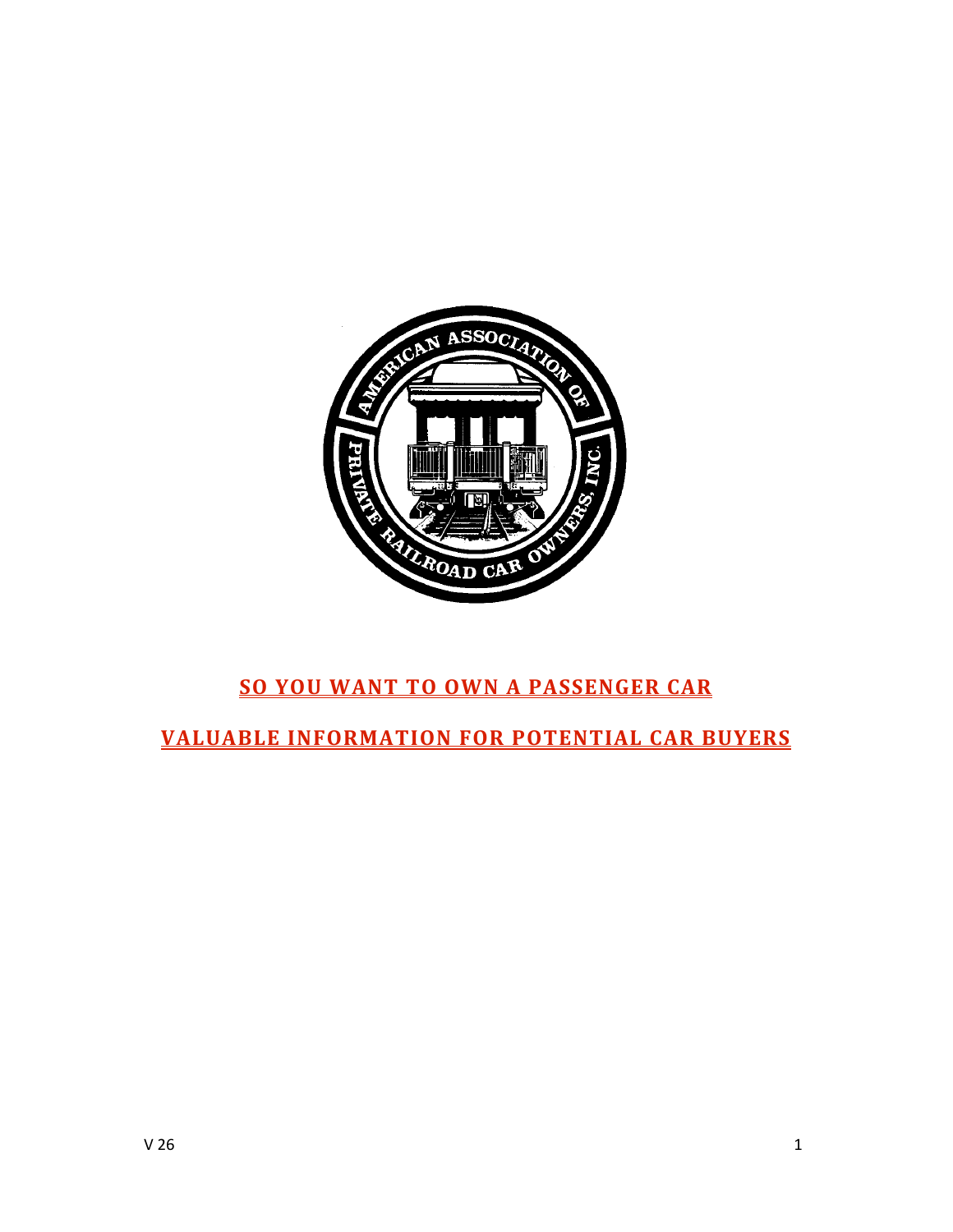Based
in
part on
an
original
document
by
Larry
Haines
1987
and "Private
Car
Ownership"
by
Stan
Garner
2005

2011
Update
Committee Bob
Mc
Lean
‐
Chairman Phil
Bower Paul
Deverter Stan
Garner Roberta
Sprague

The committee would like to acknowledge the constructive comments we have received from AAPRCO Members and Amtrak personnel who have provided valuable insight and suggestions after
reviewing
the
original
version
of
this
document.

© American
Association
of
Private
Railroad
Car
Owners,
Inc.
2011

Although
AAPRCO,
Inc.
strives
to
ensure
that
the
information
in
its
publications,
including
its website, is accurate and up-to-date; industry standards and data do change, and your use of this information is beyond the control of AAPRCO, Inc., which explicitly disclaims any liability resulting from any use of the information in this or previous publications.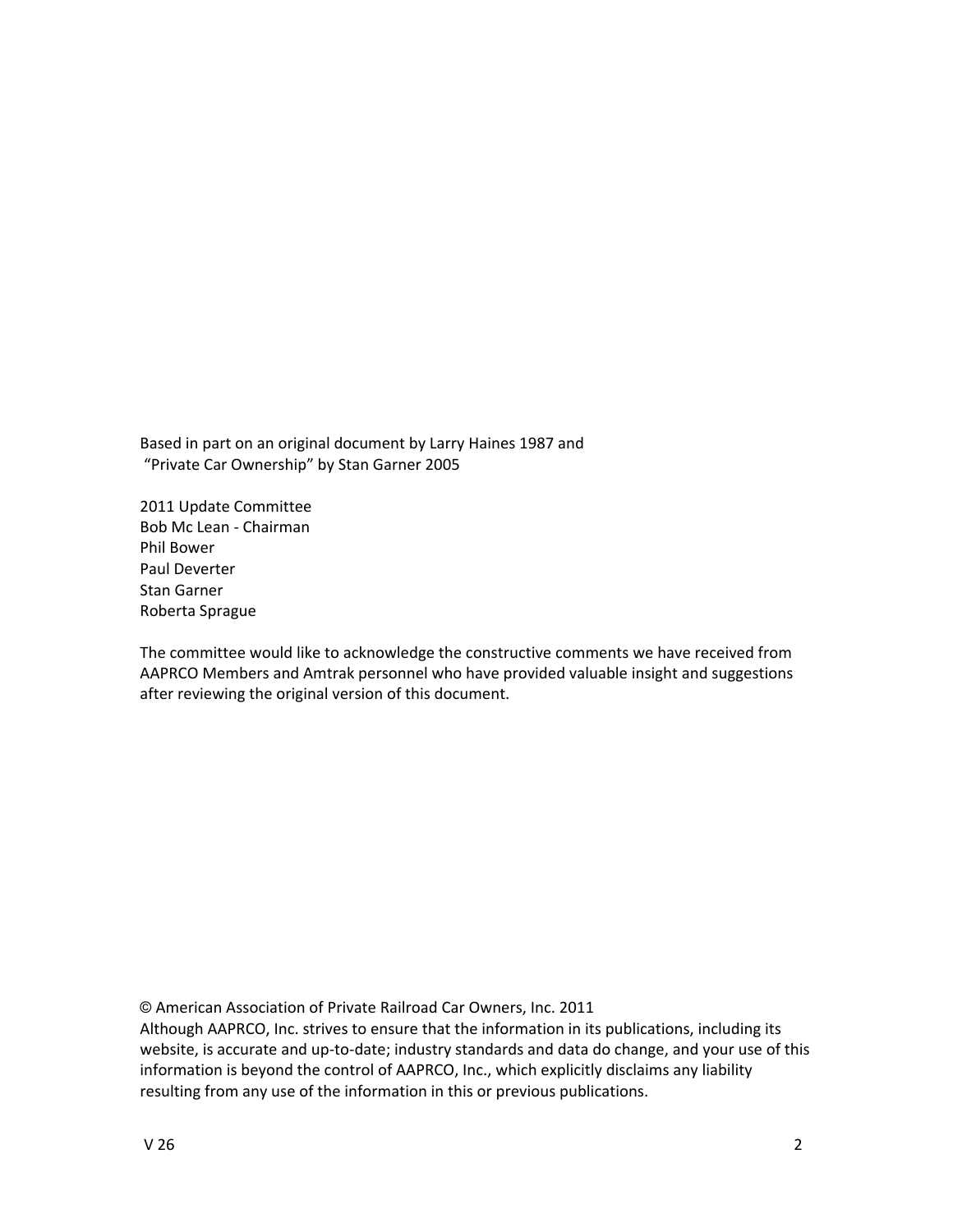## **INTRODUCTION**

The American Association of Private Railroad Car Owners (AAPRCO) makes this booklet available to provide information and data you should know and consider in order to purchase, own and operate a privately owned railroad passenger car. It is intended for the future car owner who will operate his car in conjunction with Amtrak. Be aware that the Private Varnish (PV) ownership landscape is changing all the time and you must undertake substantial research before venturing into the world of PV ownership. The venture into car ownership may feel a little daunting, but for those who have the "Time, Talent and Treasure" to pursue the "dream," it can be very rewarding. To be blunt, the involvement with a private car entails a significant financial obligation, so prospective owners should have the financial wherewithal to afford the privilege. Also, be aware that, in spite of your dreams to the contrary, this should be a labor of love as very few are able to actually run a car as a money making business enterprise.

## WHY PRIVATE CARS ARE CALLED PRIVATE VARNISH (PV)

First, we will address a common question - why do we use the term "private varnish?" In the late 1800's, before the automobile, the well-to-do acquired or rented a private railroad car to travel around the country. Cars of that vintage were made of wood, which required continual exterior maintenance. The coating of choice was a high gloss varnish that made the cars standout. The public would see these shiny cars and know that they were passenger cars. Those that were not for public use were "Private". Hence, the term Private Varnish or PV for short.

## **GETTING
STARTED**

## **JOIN
AAPRCO
–
DO
YOUR
RESEARCH**

AAPRCO was organized in 1977 by private car owners to establish a nationwide network of information and fellowship and to represent the private car owners as a unified body to work with Amtrak. AAPRCO provides many benefits for its members including a car insurance program,
car
maintenance
data,
car
safety
guides, *Private
Varnish*magazine,
regional
meetings and national conventions. For more than a quarter century, many PV's have traveled to these conventions, often as Special trains. To join a "Special," owners bring their cars to a central location where they are combined into a train of up to twenty-five restored private cars for travel over various routes with chartered Amtrak or VIA engines. For many, participation in these Specials gives the first real introduction to the world of private railroad cars and the potential
for
making
use
of
a
car
that
has
been
preserved
and
maintained
for
the
enjoyment
of its
owners
and
friends.
Potential
car
owners
are
encouraged
to
join
AAPRCO
as
associate members to gain a better insight to private car ownership. Membership information is on the AAPRCO website, www.aaprco.com.

## **UNDERSTAND
FEDERAL
REGULATIONS**

The Federal Railroad Administration (FRA), under Title 49, Part 200 series of the Code of Federal Regulations (CFR), regulates passenger cars. While the FRA has exempted private cars from most of these regulations, some confusing conditions apply. Consult with an expert to make certain that your car is in compliance. Particular attention should be given to 49 CFR Part 221 (marker
lights),
49
CFR
Part
223
(glazing),
49
CFR
Part
238
(passenger
equipment
safety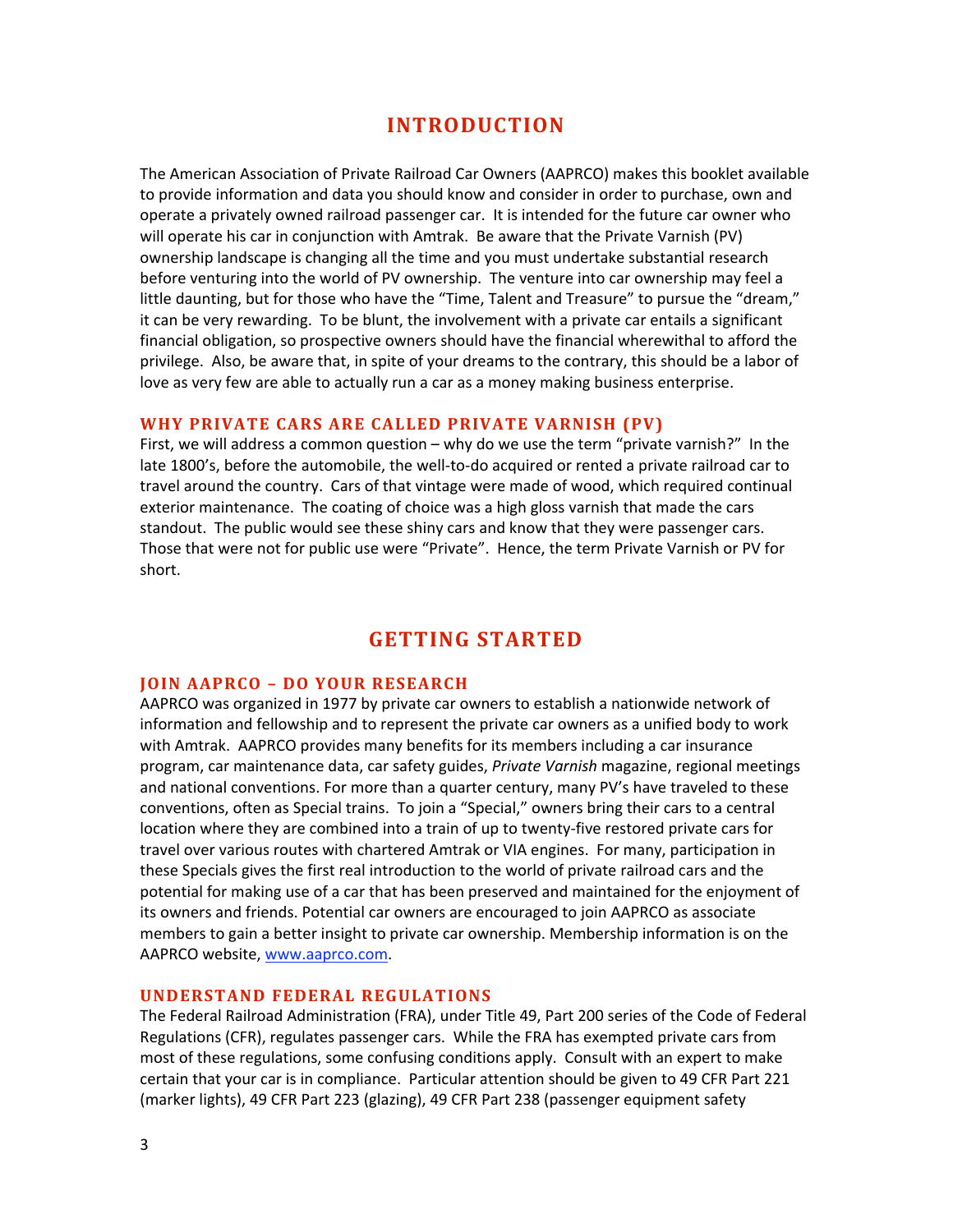standards)
and
49
CFR
Part
239
(passenger
train
emergency
preparedness).The
CFRs
are available
on
the
Internet
at http://www.gpoaccess.gov/cfr/index.html.

## DO YOU HAVE THE THREE "T'S" (TIME, TALENT, AND TREASURE)?

A very important first step is to evaluate your financial capability to own a "PV." Few cars are owned by people who can just write a check for their car and for the improvements, they need or want to make. If you do not fit in that category, and most people do not, then look for a car with "potential" and then spend months or years of sweat equity making it into your own private car. Some cars are owned individually and some are joint ventures. The individual must have the financial capacity or the time and required skills to do a lot of the work himself. Joint venture members can help financially and can include various skills, but decisions can become complicated
with
many
owners.

#### **MUST HAVE AN UNDERSTANDING AND SUPPORTIVE SPOUSE**

For most people time is a very valuable commodity. Owning a PV takes time during the restoration phase as well as during the operating phase. For married people with a family, a tolerant and understanding spouse is necessary. Not only will the project divert financial resources, but also there will be many, many days under, around and in the car before a wheel is
ever
turned
for
that
first
trip.

# WHERE IS HOME FOR A POTENTIAL RAILCAR? **SOME
THINGS
TO
CONSIDER**

#### YOU NEED A RAIL SIDING

Storage is one of the most important aspects of owning a private railroad passenger car. At a minimum, a temporary storage facility should be located and available before you purchase a car. Possible storage sites are Amtrak depots and vards, freight railroad facilities, private sidings, and museum and tourist railroad properties. Private car parks such as those found in St. Louis, Missouri; N. Philadelphia, Pennsylvania; and Orange Park, Florida, near Jacksonville are available to private car owners. Experiences by many current car owners indicate that the industrial/private siding is the most desirable place to park your car. Storage fees at private car parks
can
start
at
a
minimum
of
\$500
per
month
and
go
higher
depending
upon
location
and support services provided. Security and utilities are two of the most important support services. Both help to safeguard your investment from vandals and protect the car from weather damage (e.g., freezing water pipes, etc.) The availability of utilities at your storage site will also permit the performance of maintenance and repairs. Utilities include a source of electrical power (preferably
480v‐3
phase
‐while
240v
was
the
old
standard,
it
has
largely
been
superseded)
and water. Compressed air and telephone service would be a plus, as would 24-hour guard service. When you arrange for a storage location, be sure to perform adequate due diligence regarding whether or not the location will remain viable. Railroads may abandon sidings and remove track if
there
is
not
enough
traffic
to
warrant
the
maintenance.

## **ACCESS
TO
THE
HIGH
IRON**

Generally, your storage location will not be immediately adjacent to the Class One railroads on which Amtrak operates. That means you will have to have a switch crew transport your car to a location where it the switch crew can place it on the Amtrak train - or to a location where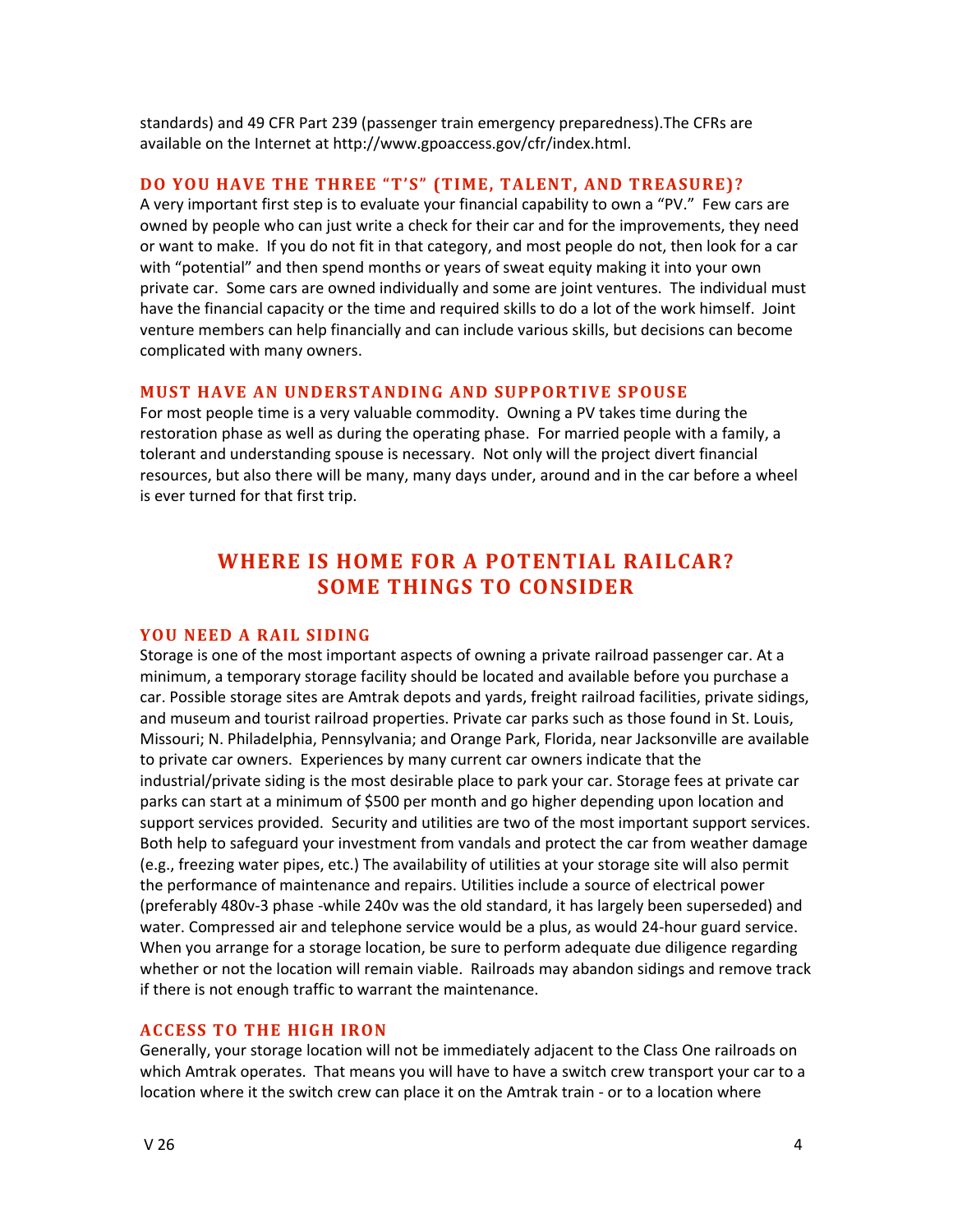Amtrak can pick up. The local railroads will have their own restrictions and requirements, which may be more restrictive than Amtrak requirements. It is a good idea to have clearance diagrams on board (Amtrak Form is available on the AAPRCO Web Site, www.aaprco.com) and be sure that the car meets all clearance restrictions between the storage location and the railroad. The most important factors are the clearance above third rails and below the overhead wires in electrified areas. If it has been a long time since the car has moved, the local railroad will require an air test and perhaps a mechanical inspection before it will even schedule a pickup. Amtrak requires an air test and mechanical inspection on an annual basis. You should also investigate the cost in moving your car from the storage siding to the Amtrak train or depot.

#### **AMTRAK
INTERCHANGE

WHERE
AMTRAK
WILL
PICK
UP
AND
DROP
OFF**

Amtrak will pick up and drop off cars only at a limited number of locations, typically the train's terminal points and intermediate stations with 30 minutes or more dwell time. Before you decide on a location to store your car, check with Amtrak and map out your access plan to its trains. Each time, before Amtrak will pick up a car, a QMP (Qualified Mechanical Person) must perform and /or observe certain testing requirements. The Amtrak train crew will require certain
paper
work
before
it
will
couple
up
to
the
car.

#### **HOW
DO
YOU
GET
 IT
HOME?**

In most cases, only cars that have completed the Amtrak Certification process will be allowed on Amtrak trains. The only alternative is to have the car moved in freight service where the car will be treated as a freight car. A freight service move has additional implications that AAPRCO members can discuss with you in more detail, but they generally include rough handling in trains and in yards, and the lack of security of the car and its contents.

## THE FUN PARTS OF OWNING A PV

This subject could fill this entire booklet, so one paragraph will not do it justice. We suggest that you go online to www.aaprco.com and review "The Private Car Experience - Experience A Little Magic" section. To reach this section, scroll over "Travel on a PV" at the top of the website and then click on "The Experience." After reading this section, imagine riding in a restored and updated railcar at the end of an Amtrak train with people looking and admiring what you have accomplished. This is the sense of pride and freedom that can come with PV ownership.

#### **MAKE A TRIP ON SOMEONE ELSE'S PV BEFORE YOU DECIDE TO BUY.**

Before you jump into the water by purchasing a private railcar, it is very important to actually experience some of what is involved by taking a trip on one. There are excursions, offered by many PV owners that may be available. These are often advertised on the AAPRCO website, www.aaprco.com, and in *Private Varnish*. Another opportunity is to attend the annual AAPRCO convention and ride on the Special train. A number of car owners make passage available to associate members of AAPRCO. This is a fantastic way to see many different types of cars, to get to know other owners and the AAPRCO members, and to ask lots of question about how they became
owners.

Another way, which would be the quickest and least expensive option, would be a short excursion by a railroad museum that operates a historic business car. Despite the slow speed of such an excursion, you would get the "feel" of what it would be like.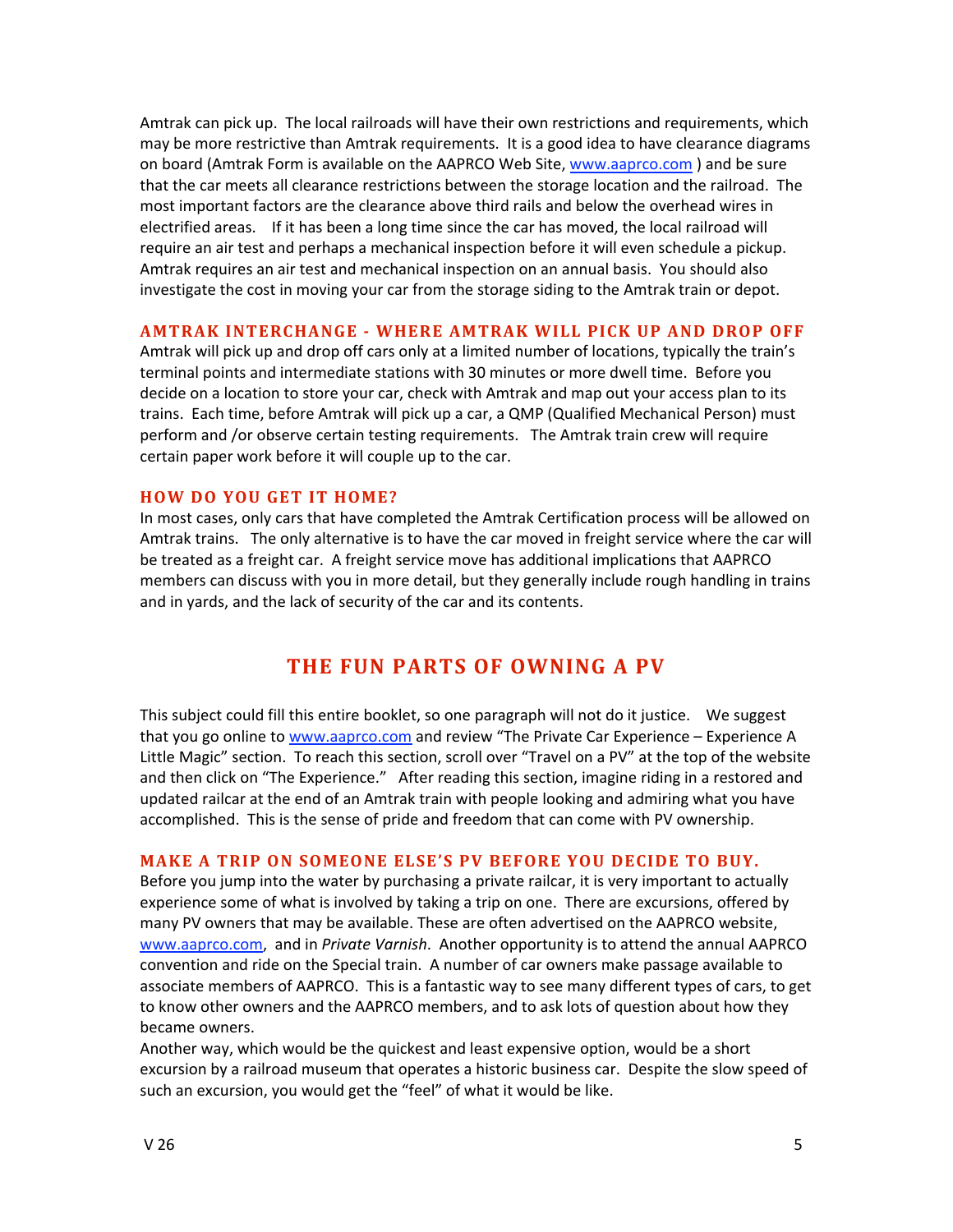# **HOW
WILL
YOU
USE
YOUR
NEW
RAILCAR?**

## **ON
AMTRAK**

A private car can be used for business travel and entertainment, family travel, charter operations,
short
line
or
tourist
excursions,
stationary
display
or
a
combination
of
the
above.
To operate on Amtrak and freight railroads, the private car must conform to current Federal and carrier regulations. The Federal Railroad Administration (FRA), Amtrak, VIA, the Association of American Railroads (AAR), the American Public Transportation Association (APTA), and to some extent, the local freight railroad promulgate these regulations. The exterior dimensions of the car
may
restrict
it
from
operation
over
some
routes.

Amtrak is the only practical means of travel for the private railroad car on Class 1 railroad mainlines. Freight railroads do not permit a private car to be occupied while in transit due to potential liabilities and the slack action of the train. You should dismiss any thoughts of owning a private
car
and
roving
about
the
countryside
on
branch
lines.
Only
on
very
rare
occasions
do private
cars
travel
occupied
on
freight
only
railroads.

## **ON VIA IN CANADA**

VIA is currently evaluating their position on handling private cars on their trains in Canada. They have strict safety standards for the height of handrails on open platform cars and will no longer allow PV's behind the Park series cars on cross-country trains. While not impossible, these two restrictions make travel in Canada less attractive than it was a few years ago. However, if a trip does work out, the scenery is fantastic. Expect considerably higher costs than comparable Amtrak costs. The tariffs for Amtrak and VIA are available on the AAPRCO web site, www.aaprco.com .

## LOCAL OR EXCURSION RAILROAD AND STATIONARY DISPLAYS

Short line and tourist railroads have their own regulations. More restrictive FRA regulations on car glazing and safety components may also apply than if operated on Amtrak service. This can be a much less expensive option to operate your car but you are restricted to that railroad Contact the short line or tourist railroad directly if you want to operate your car on their line. Stationary displays have no regulations except for local building and zoning codes.

# **TYPES
OF
RAILROAD
CARS**

There are three basic types of cars that can be operated in Amtrak service.



#### **HEAVYWEIGHT
STEEL
CARS**

These
were
built
by
Pullman,
ACF
and
CC&F
between 1910
and
1931.
Most
railroad
business
cars
are
of
this type.
They
are
solidly
built,
ride
well
and
can
be structurally
refurbished
using
standard
welding
and fabrication
methods.
For
the
most
part,
these
cars
have six
wheel
trucks.

It
should
be
obvious
that
with
more wheels there are more parts to maintain. In addition, finding
parts
gets
more
difficult
as
time
goes
by.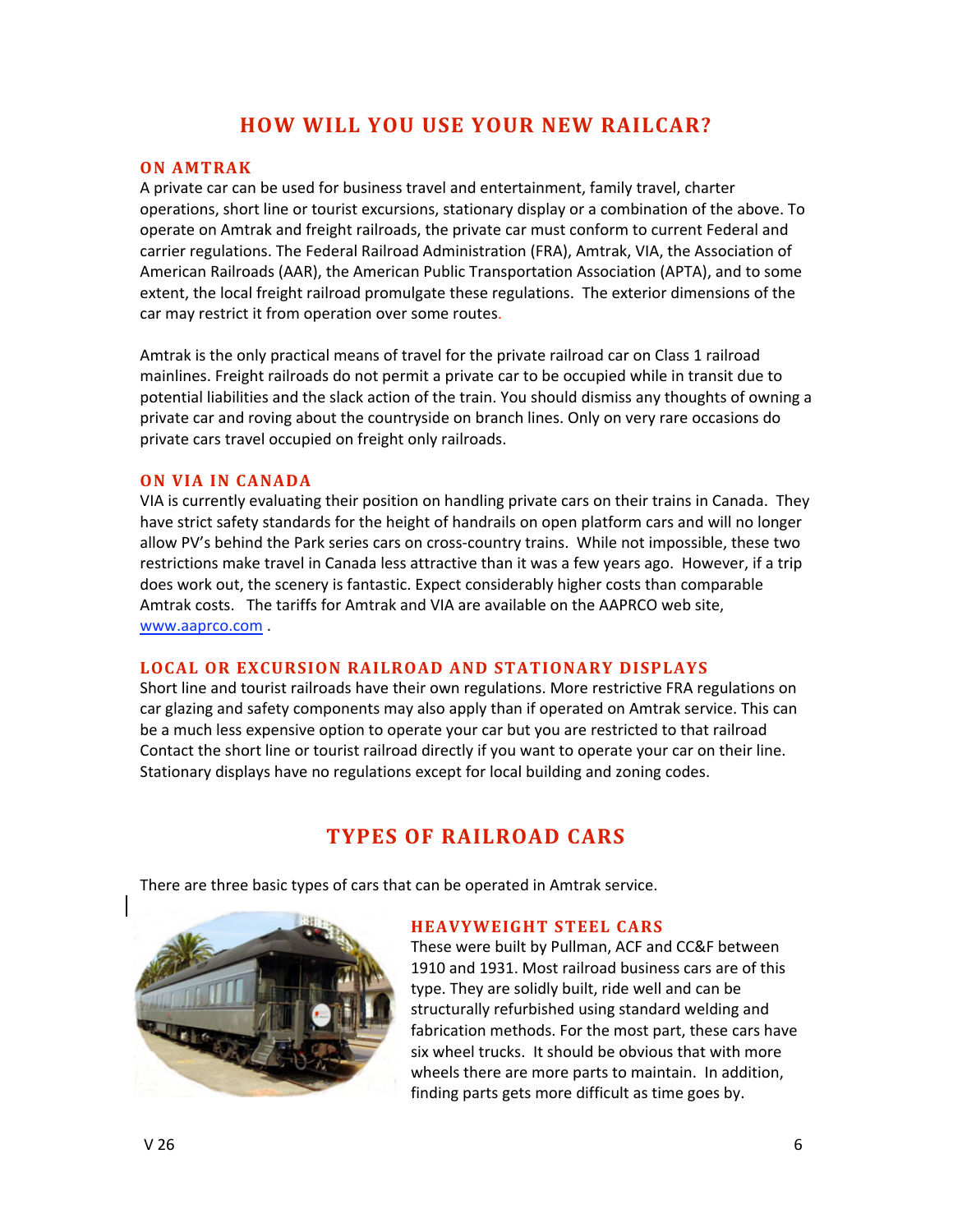#### **LIGHTWEIGHT
CARS**



These
cars
were
built
by
Pullman,
ACF
and
CC&F between
1935
and
1956.
They
are
generally
of carbon
steel
construction
with
smooth
sides
or
with fluted stainless steel siding. There are also lightweight cars of all or partial aluminum construction.

Smooth
side
cars
can
be
structurally refurbished
using
standard
welding
and
fabrication methods.
Cars
with
stainless
steel
siding
over carbon
steel
frames
are subject
to severe Lightweight Sleeper Lounge **State Contact Contact Contact Contact Contact Contact Contact Contact Contact Contact** steel
and
the
carbon
steel
side
sheets
and
generally

require some rebuilding before they are fit to be run. These cars generally have four-wheel trucks.

## **STAINLESS
STEEL
CARS**

There are two styles: all stainless steel cars built by Budd and carbon/stainless steel cars built by Pullman
and
ACF.

Built
by
Budd
between
1935
and
1956,
these
cars
are
of
all
stainless
steel
construction.
While they are not as susceptible to electrolytic corrosion as carbon/stainless steel cars, many experience fatigue problems that require specialized repair techniques best left to a qualified shop (generally no welding is permissible on structural members)



Budd
Stainless
steel
coach

Built
by
Pullman
and
ACF
between
1937
and 1956,
these
cars
are
built
with
carbon
steel frames
and
structures
with
stainless
steel sides,
ends
and
roofs.
They
are
very susceptible to electrolytic corrosion caused by moisture
under
the
stainless
skin
requiring extensive
disassembly,
structural refurbishment
using
standard
welding
and fabrication
methods,
and
then
reapplication
of stainless
steel
sides,
ends
and
roofs.

## **INTERIOR
CONFIGURATIONS**

The layout of the car is what separates the use of the cars.

## **BUSINESS
CAR**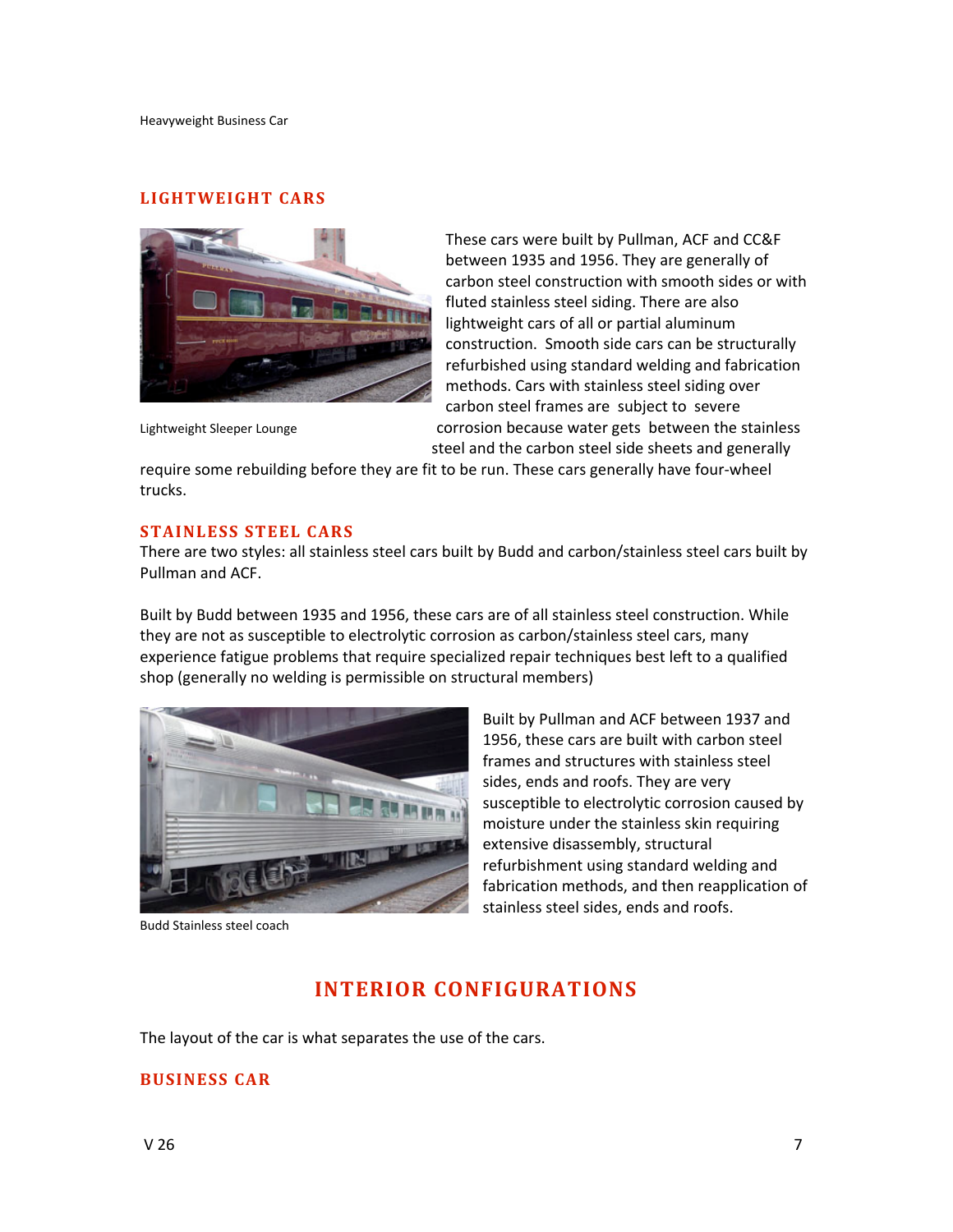Business cars were originally intended for use by railroad officials. They usually have an observation room with open platform, staterooms, bathroom with shower, dining room, kitchen and crew quarters. A business car sleeps 5 to 8 plus a crew of two. Interiors are frequently paneled
in
mahogany,
oak
or
other
hardwoods
and
comfortably
furnished.
Some
heavyweight business
cars
do
not
meet
dimensional
clearance
requirements
for
operation
on
the
Northeast Corridor. These requirements can be researched in the Members Only section of the AAPRCO Website, www.aaprco.com, under Car Operations.

#### **SLEEPING
CAR**

A sleeping car can be all bedrooms or bedrooms and roomettes, or a combination including open sections. Many have been modified with dining rooms and/or lounges. Some have had vestibules turned into open platforms. A sleeping car typically sleeps 15 - 21. The interior is usually painted steel or aluminum although some have had wood paneling added. Former Amtrak owned cars frequently have carpeting on the walls. Bedrooms sleep two, roomettes sleep
one.

## **SLEEPER/LOUNGE**

A sleeper/Lounge usually has five or six bedrooms, a small kitchen/buffet and a lounge. The car sleeps 10 - 12. The interior is usually painted steel or aluminum although some have had wood paneling
added.
Former
Amtrak
owned
cars
frequently
have
carpeting
on
the
walls.

## **LOUNGE**

This car has a large, comfortable lounge area with full bar. There is seating for 20 - 40 depending on the car. It usually has a crew room and sometimes a shower. The lounge car is typically used in conjunction with sleeping cars. Full lounges usually do not have open vestibules.

#### **DINING CAR**

A full service dining car is typically half kitchen and half dining room seating 36 (4 x 2 seating) or 48 (4 x 4 seating.) Some have been modified as combination diner/lounge cars. The dining car is typically used in conjunction with sleeping cars. Diners usually do not have open vestibules, so they must travel with other cars to have access. Originally, food service cars did not have a restroom.

#### **DOME
CAR**

Introduced in the 1950's, dome cars provide an upper lounge/dining area with a glass dome that provides a glorious view of the countryside. The lower levels can be lounges, coaches, diner/lounges or sleeper/lounges. Designed for use in the west, they do not meet dimensional clearance
requirements
for
operation
on
Amtrak
between
Boston
and
Washington,
DC.

Dome cars originally intended as diners or lounges do not have vestibules.

## **COACHES**

A coach consists entirely of coach seats and is used for high-density seating and carriage of passengers.

These
cars
may
be
made
of
any
of
the
preceding
types
of
construction
and
were often
combined
with
baggage,
lounge,
and
dinette
areas.

## **BAGGAGE/EXPRESS
CARS**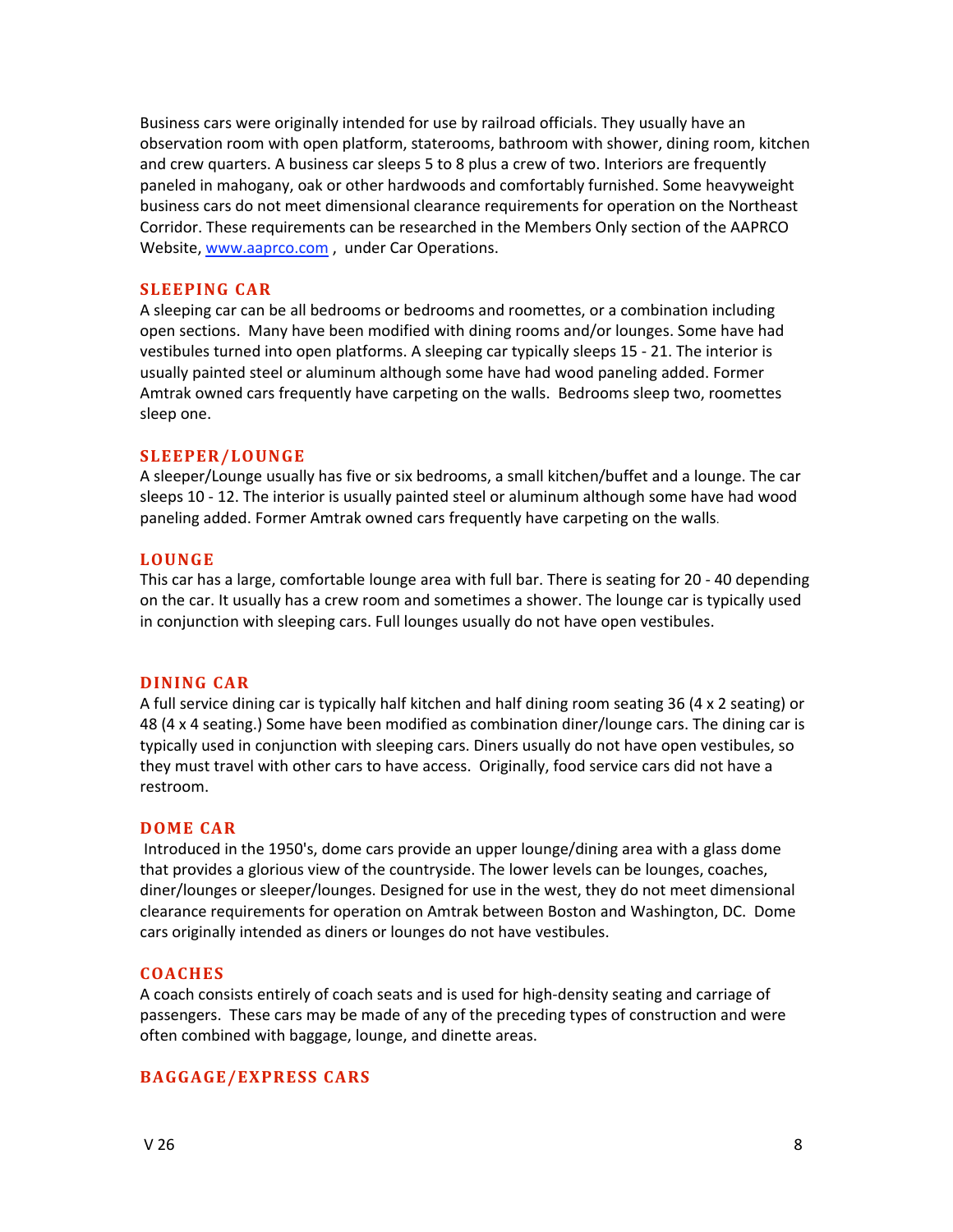A few baggage/express cars have been modified as Bar/Lounge/Dance cars. They are ideal for large party groups traveling on day trips or on longer trips with sleeping or business cars. These cars
usually
do
not
have
vestibules.

# **SO
YOU
WANT
TO
BE
A
PRIVATE
CAR
OWNER**

There are two ways to get into the private railcar world: purchase a car that is already Amtrak approved and start to use it right away, or purchase a car that needs to be brought up to Amtrak standards and refurbish it. The cost difference depends on the type and quality of car you buy, what you have to do to it, and how much work you do yourself. Regardless of which way you go, Rule No. 1 is, "Hire a qualified inspector to go over the car with a fine tooth comb before you buy it." This inspection won't find every problem, but it will give you a heads up if there are any obvious
problems.

You should accompany this inspector if possible in order to review the car for your own satisfaction. AAPRCO can help you locate a car inspector in your area. Be sure you feel comfortable with the inspector, as AAPRCO cannot accept any responsibility for the recommendations
of
an
individual
inspector.

## SOME OF THE ITEMS WHICH SHOULD BE INSPECTED AND REVIEWED

**Running gear** - trucks, wheels, springs, pedestal liners, draft gear, air lines, bearings, brake system.

(See
information
below
about
a
40‐year
inspection.)

Mechanical systems - water (including plumbing), heat, air conditioner.

Electrical systems - generators, batteries, Head End Power (H.E.P.), lights, electrical locker, marker
lights.

**Exterior** - stainless steel fluting and rust behind this fluting, paint, windows, doors, roof, grab irons,
side
sills,
etc.

Interior - light fixtures, toilets, seats, hardware, signs of water leaks, etc.

Underbody - center sill, frame, flooring, and all drains including kitchen, toilet, and shower drains,
etc.

**Couplers and draft gear** – couplers must be interlocking type.

**Structural integrity** – including the center and side sills, collision posts and coupler mounting arrangement.

Also,
check
window
and
roof
leaks
and
resultant
damage.

General - overall appearance, modifications, wreck damage, water damage, etc.

The above is only a general outline. The car inspector will go into more detail in his report. A word of caution is in order here. A future car owner should request references and background information on the inspector and the person selling the car. The inspector's judgments and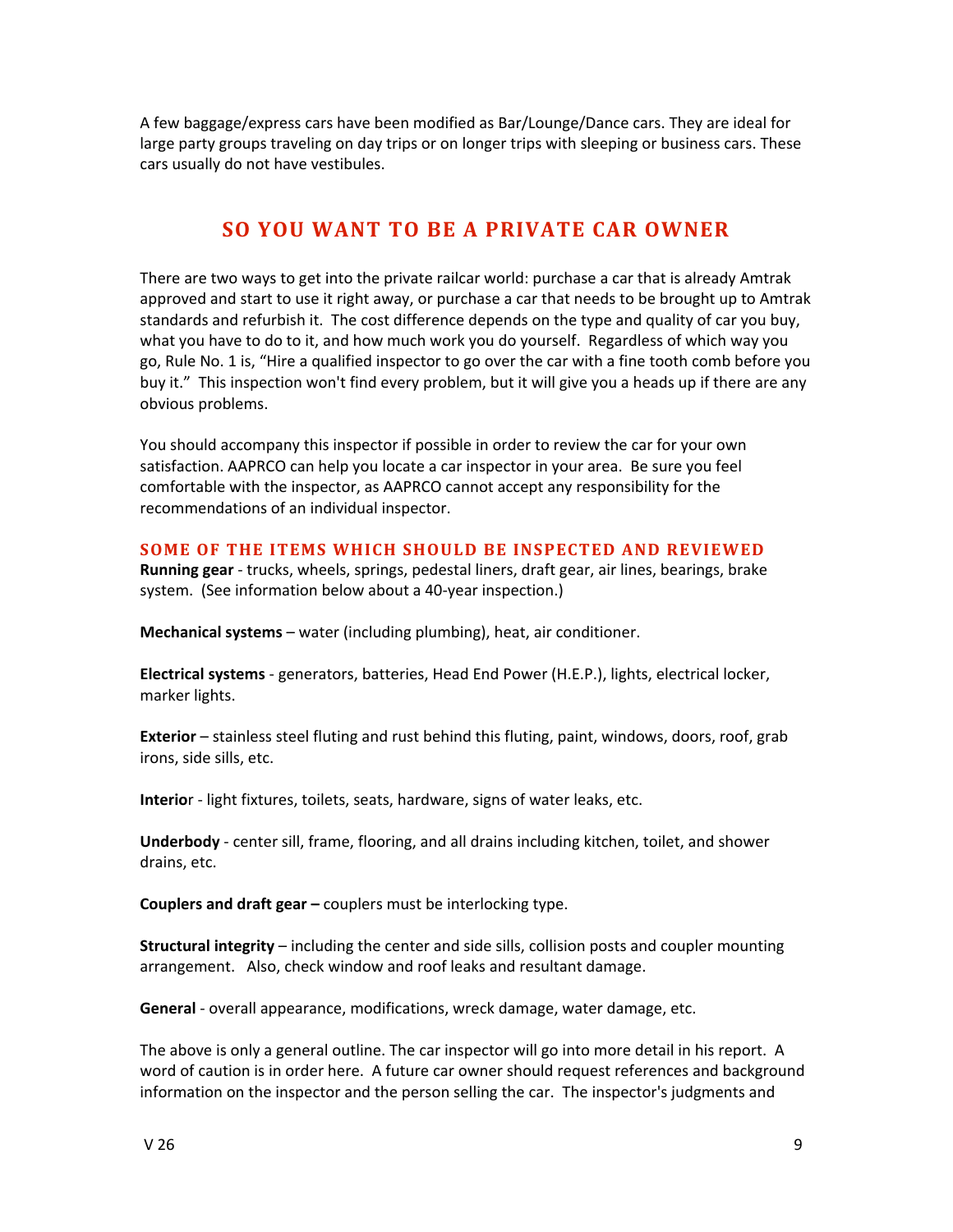statements will influence your opinion about the car, the car's price and its worth. As with any field of business, opportunists can be encountered. Check those references and "Make haste slowly."

## **PURCHASING
AN
APPROVED
CAR**

A recently approved car has been subjected to several inspections by Amtrak inspectors using the latest criteria and has the benefit of having been operated in Amtrak service. This doesn't mean that there are no problems that need correcting; it just means the car is a known entity and
any
problems
should
be
relatively
easy
to
identify
and
correct.

A car which has been in service for nine or ten years was probably refurbished to an earlier standard and may have hidden problems that will need immediate correction. These problems can
be
significant
and
expensive
to
correct.

You should certainly request and receive all the inspection reports for any car you may intend to acquire. If there are no written reports, it is not an approved car. Documentation is critical. The cost of an approved car can be \$200,000 to \$500,000 and up, way up.

#### **PURCHASING A CAR FOR REFURBISHMENT**

If you purchase a car with the intention of refurbishing it, you will need to decide how and where you will refurbish it. There are three ways to refurbish a car: (1) do it yourself with the assistance of skilled and qualified craftsmen; or, (2) hire a qualified car shop to do it for you; or, (3)
a
combination
of
the
two.

Doing it yourself means finding a suitable place to do the work, doing a lot of research and design, acquiring a good set of specialized tools, and being prepared to spend a lot of time and money. When you start out, the rules seem simple and straightforward. As refurbishment progresses, you learn that the rules aren't as clear as they first seemed. In-process inspections may reveal additional items that need to be corrected, including issues that you believed were OK at the start of the process. Just as you put one appliance back on the car, it has to be removed again to correct something else. The process seems endless and takes far longer than expected. The end result is a car where you have the satisfaction of knowing about the many details of how all systems function and where it meets your own high standards. However, be aware that the design and material standards used for passenger cars are of very heavy-duty construction, and often exceed what is typically used in home or building construction. Amtrak requires special low smoke fire-resistant wiring for HEP systems, for example. Railroad parts are often very heavy, and may be difficult to handle. It is likely that what you can purchase from the local building supply store may not be adequate for service on your rail car. The trucks will typically require disassembly, specialized welding and heat treatment. While doing it yourself is possible,
it
is
not
a
task
to
be
taken
on
lightly
by
a
novice.

Having a qualified shop do the work will cost more, but if you are not equipped to do the work yourself, it's the only way to go. It does require you to spend a good deal of time at the shop, usually some distance from where you reside. It is extremely important that you understand what is going to be done and what the result is going to be. The shop can usually get the job done faster than doing the work yourself. Faster is relative: a typical refurbishment will require from one to five years, depending on circumstances. In any case, always get a written agreement with a shop before any payment is made or any work is started. Have a clearly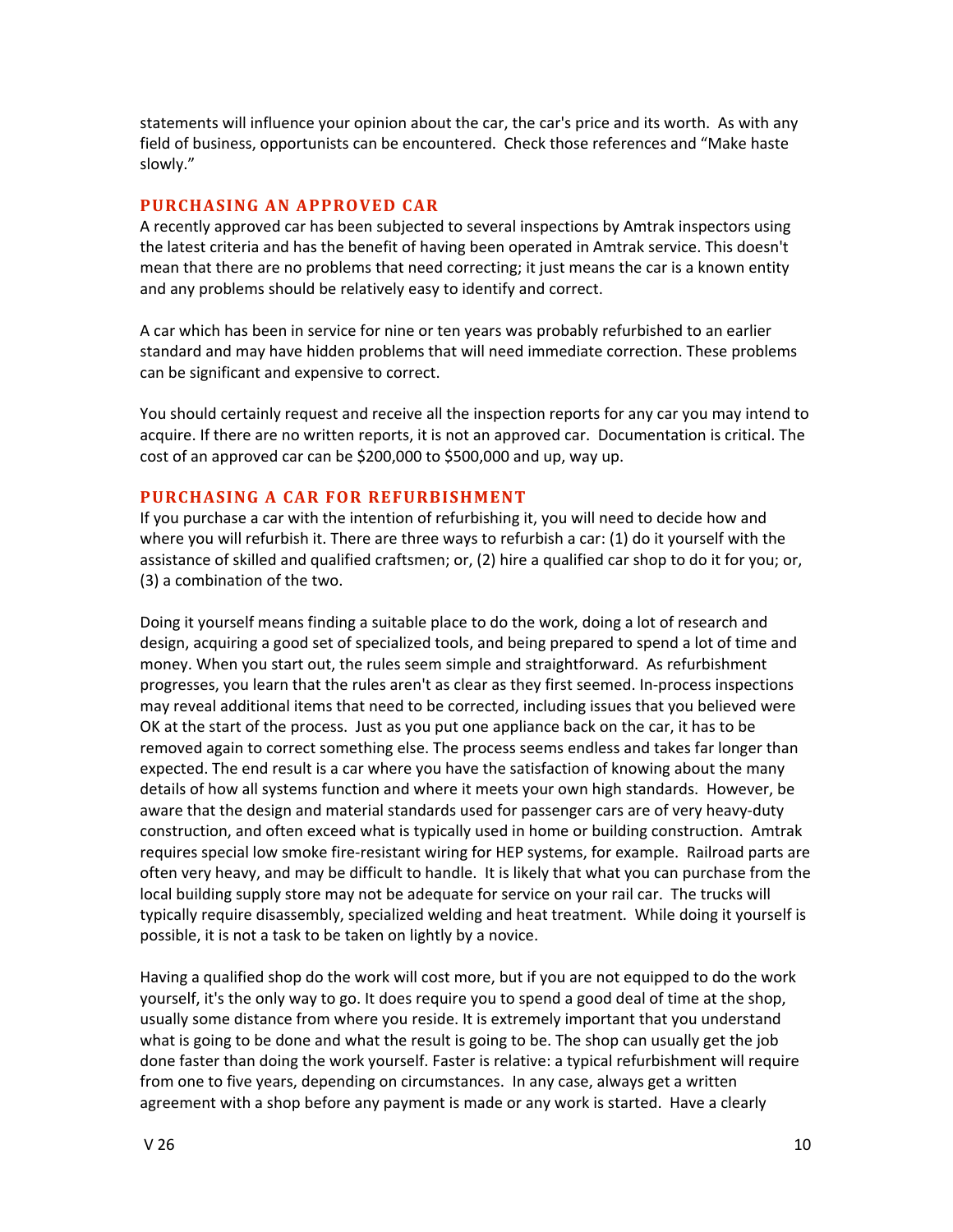written scope of work and acceptance criteria. Have some way of identifying any material you are paying for prior to its installation onto the car. In addition, have a clearly written Bill of Sale when initially purchasing a car. The rebuild of a car generally takes far longer than intended, and you don't want to have your purchased materials overlooked if a shop changes ownership in the
meantime.

Rule No. 2: "Just when you think you've solved the last major problem, another reveals itself." Ballpark costs to purchase a car suitable for refurbishment are Sleeper \$25,000; Dome \$85,000 plus.
H.E.P.,
40
Year
Truck
Rebuild,
etc.
are
extra.

Cost to refurbish a car yourself - \$150,000 - \$500,000, plus, plus, plus. There are a handful of cars
that
have
\$1.5
‐
\$2.5
million
invested
in
them.

A fellow car owner offers the following insight. "Car owners need good, sound project management skills in any contract work. Rebuilding a railroad car is like building a house from scratch, and the people who do it successfully--with success measured as timely; within budget; AND with quality work; which gets approved 1st time around--need to manage their contractors extremely well." This applies whether you are do the work yourself or have a shop do it for you. It is equally important to realize that any changes made in design or scope of work once the project
has
started
will
likely
increase
both
time
and
cost.

He also recommends you start to develop an extensive contact directory of Amtrak personnel, railroad personnel, contractors, and parts and service providers in all areas of the country at the very beginning of the thought process. This list will grow and grow as you work on the car, then place it in operation. From experience, such a directory becomes an invaluable resource, especially
when
you
have
a
problem
on
the
road
and
need
help
fast.

#### WHERE TO LOOK FOR A RAILCAR

With the advent of the Internet, you can actually do a lot of research on-line. There may be ads in Private Varnish and in other trade publications. In addition, there are a number of brokers able to assist you. They charge a fee and can make the search much faster and more effective.

# **KNOW
WHAT
YOU
ARE
BUYING**

## **PERSONAL OBSERVATION AND INSPECTION BY A QUALIFIED INSPECTOR**

Most new car owners do not have a detailed knowledge about what is involved unless they have been part of a group that has previously owned a car. Therefore, it is important to retain an expert to look over any potential purchase to provide an opinion as to the state of a candidate car.

#### **Get
a
Written
Report**

A qualified person who you may retain should provide you with a written report on his observations and opinion about the suitability of a car for your intended usage. Of course the highest level of judgment will be required if you intend to update the car to run on Amtrak. This person is entitled to a fee for his services and downstream he will become a lifelong source of knowledge
and
ideas
as
you
proceed
with
your
project.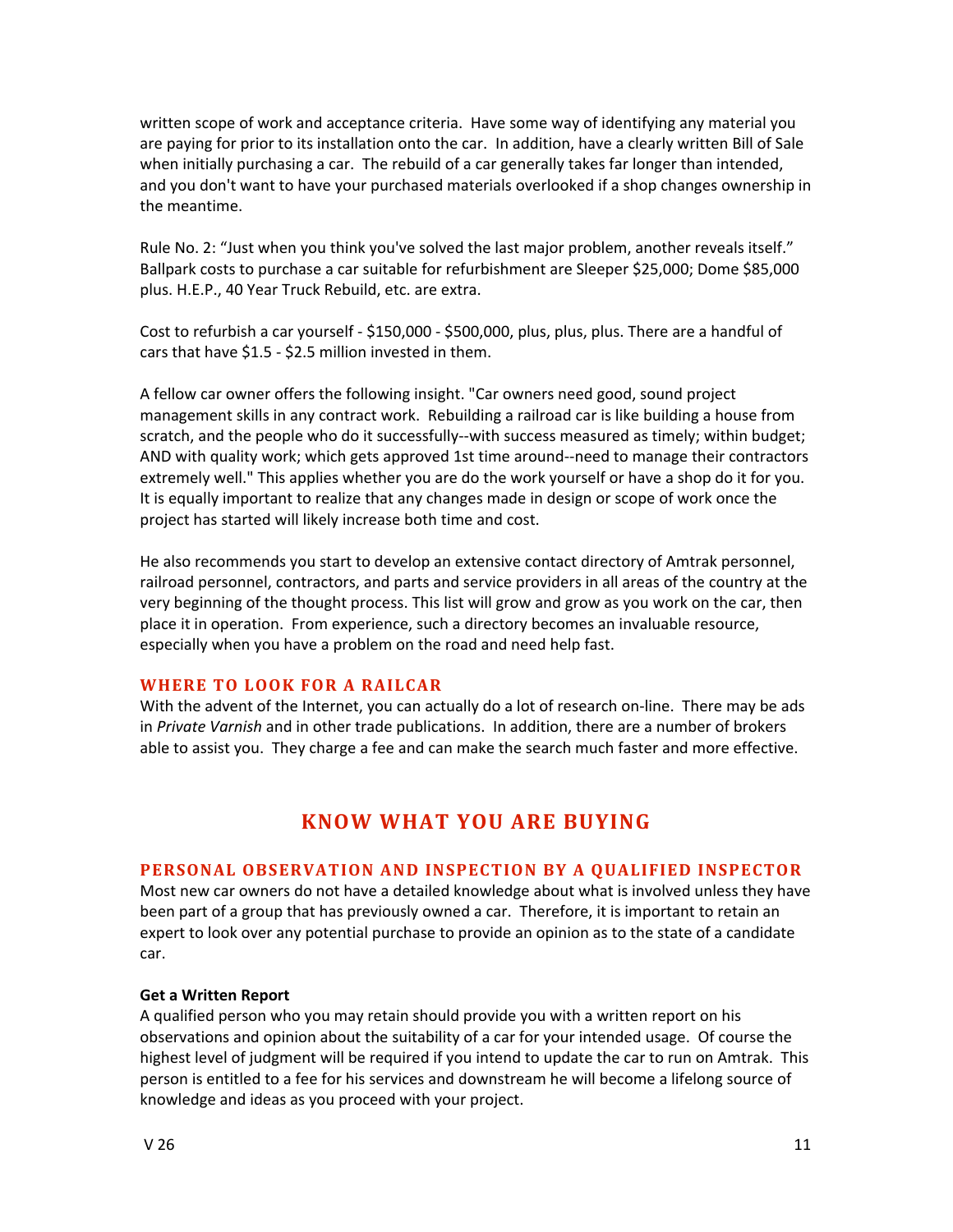#### **Get
copies
of
all
past
inspection
reports
that
are
available.**

If the car that you may be looking at had been through part or all of the process of gaining Amtrak certification, you should make every effort to obtain a copy of all past inspection reports and
other
interaction
with
the
Amtrak
Mechanical
Department.

These
past
documents
become part of the inspection process each year and must be referenced repeatedly.

## **Understand
the
current
status
of
a
potential
car**

You need to know the current status of a car with regard to the Amtrak certification process. What is the brake system on the car? What is the latest Annual inspection date, 40 year inspection date, post 40 year inspection date and where does it stand in the air brake COT & S time frame? Are there any outstanding deficiencies that have been noted in past inspections? Are there any outstanding financial obligations to shops, Amtrak or any freight railroad for past running repairs on the car?

## **Does
the
car
already
have
an
800,000
number
and
UMLER
tag?**

Every
car
must
be
identifiable
within
the
Amtrak
ARROW
computer
system,
which
uses
the 800,000 number. If the car does not already have an 800,000 number, you must request that Amtrak assign one. Ordinarily, Amtrak will not assign such a number until the car has passed inspection and is ready to roll on Amtrak. Likewise, every car needs to have electronic tags attached to the car so that as it moves around the rail system "readers" that scan each train will know what car is passing by. AAPRCO can assist you in arranging for the entry of data into the UMLER/EMIS (Universal Mechanic Language Equipment Roster) system that must have current data such as physical attributes as well as inspection data about the car.

## **TAKE
LOTS
OF
PICTURES
(BEFORE
YOU
START
THE
WORK)**

There are too many things to remember about the details and systems associated with any given
car.

Document,
document,
document.

Weeks
or
years
later,
you
will
wonder
what
some item looked like before or during the restoration process. If you can, make a video of before, during and after, it will not only help you remember things, but it will be a source of pride in your
accomplishments.

## **RESOURCES
FROM
AAPRCO:**

#### **Sign
up
for
AAPRCO
Information
Board
e‐mails**

AAPRCO has a notification system where any addition to the Information Board is automatically e-mailed to members who ask to be added to the list. In this way, you will be kept current of happenings
that
affect
private
railcars.

#### **Network
with
AAPRCO
members**

Networking is the #1 source of information. Go to AAPRCO conventions, meet car owners, ask questions,
etc,
and
call
members
in
your
area
as
listed
in
the
Charter
guide
or
the
Membership Directory.

#### **Sign
up
for
Members
Only
Web
Pages**

When you are a member of AAPRCO, there is a location on the main public website where you can request access to the Members Only site. Do it! In the member's only section, there is a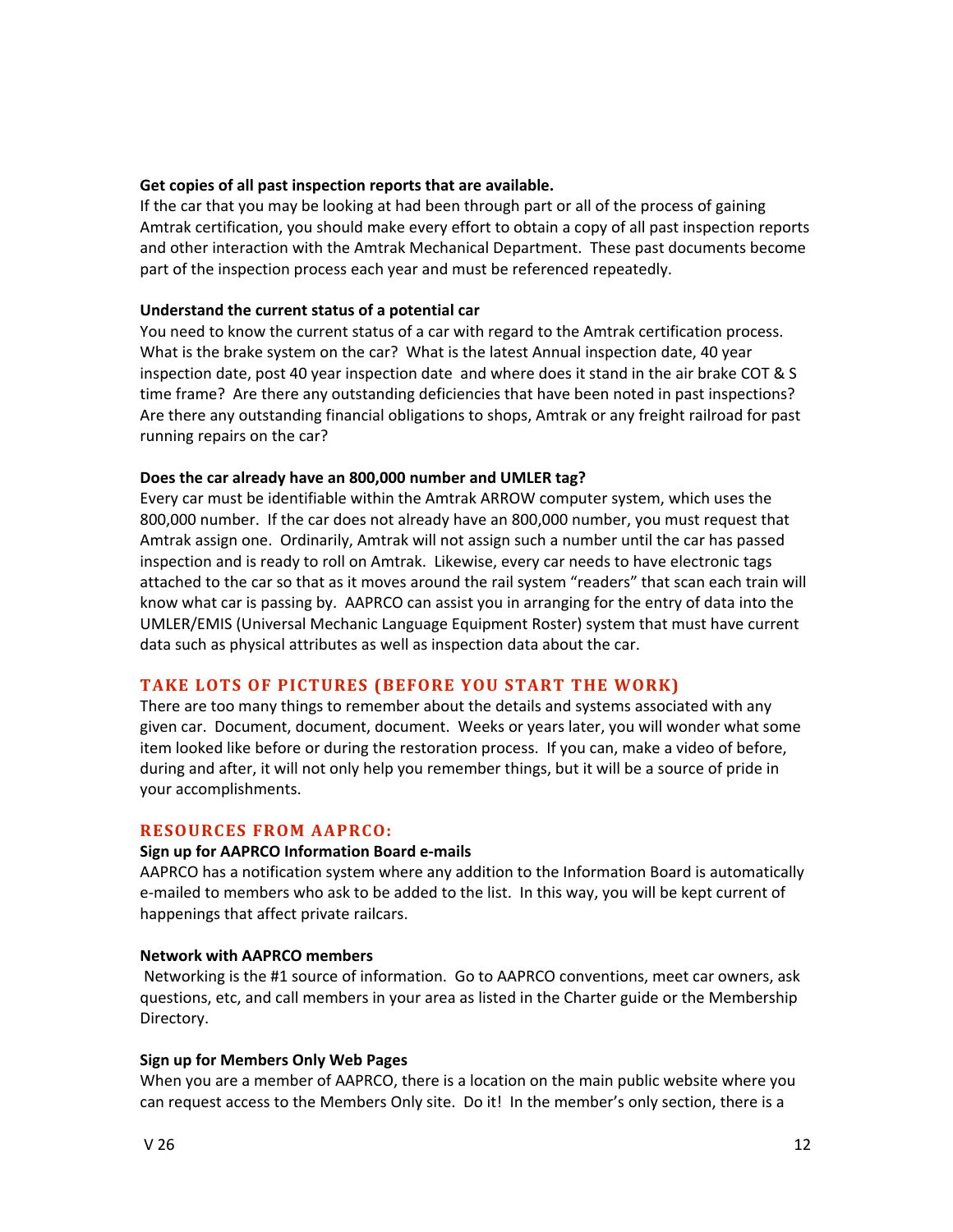wealth of information that will not only help you but will cover things you must know and comply
with.

## **Car
Operation
Mechanical
reports**

There is information under these reports and they can be called up with many past technical papers
and
real
world
comments.

Further,
from
this
location
you
can
access
information regarding, "Conditions for Movement of Privately Owner Railroad Cars on Amtrak." See "Amtrak
Tariff."

## **Get
Back
Issues
of** *Private
Varnish***Magazine.**

Over the years, the association magazine, *Private Varnish*, has included many articles covering the
history
and
process
of
bringing
older
cars
up
to
Amtrak
Standards.

Additionally, *Private*  Varnish has published technical articles that will be very helpful in your quest to own a PV. A general index of items covered in each issue is available at the Members Only website. Information
on
ordering
back
issues
is
also
there.

# **ASSESS
YOUR
OWN
CAPACITY
WITH
SKILLS
NEEDED**

Skills with people management, welding, electrical, mechanical, plumbing, and a can-do attitude are all essential. If you don't have the first, you may be lost because you will need a lot of help from knowledgeable people who have worked around railroad cars at least to guide you through the processes. Refurbishing a car can take years and learning about where to ask the right questions is essential. Then, maintaining a car once it is ready for the first trip can take many hours each month. In both cases, it involves either getting your hands dirty or hiring someone.

## UNDERSTAND THE MANY SYSTEMS ON A CAR

Air & brakes, water, sewage, holding tanks, propane, power (480 volt H.E.P., 240, 120, 64 volts or maybe 32 volts), generators, fuel (diesel), air conditioning, emergency lighting, marker lights, etc.,
are
all
things
you
must
know
or
learn
about.

Each of the above listed systems operates like a small city utility rolling down the tracks. Each has a specific function that is usually interrelated with the others and must be maintained. Suffice it to say, the owner or at least one person in an ownership group must become an "expert" in all of these areas. The resource of the AAPRCO Members Only web site is a good place to begin to learn about them. Additionally, find a mentor who has been through it before and
ask
LOTS
of
questions.

## **SAFETY IS THE MAIN CONCERN**

On the AAPRCO web site, www.aaprco.com, members section under "Running a Car" there is a section on "Safety." Here you will find information on two important safety topics: the first is the "Private Car Owner/Operator Safety Manuel" and the other is "Passenger Safety Rules". Both of these can be downloaded. It is important to refer to this information. The "Passenger Safety Rules" will help you in alerting your future riders of the need for diligence in and around railcars.

#### **Glazing:**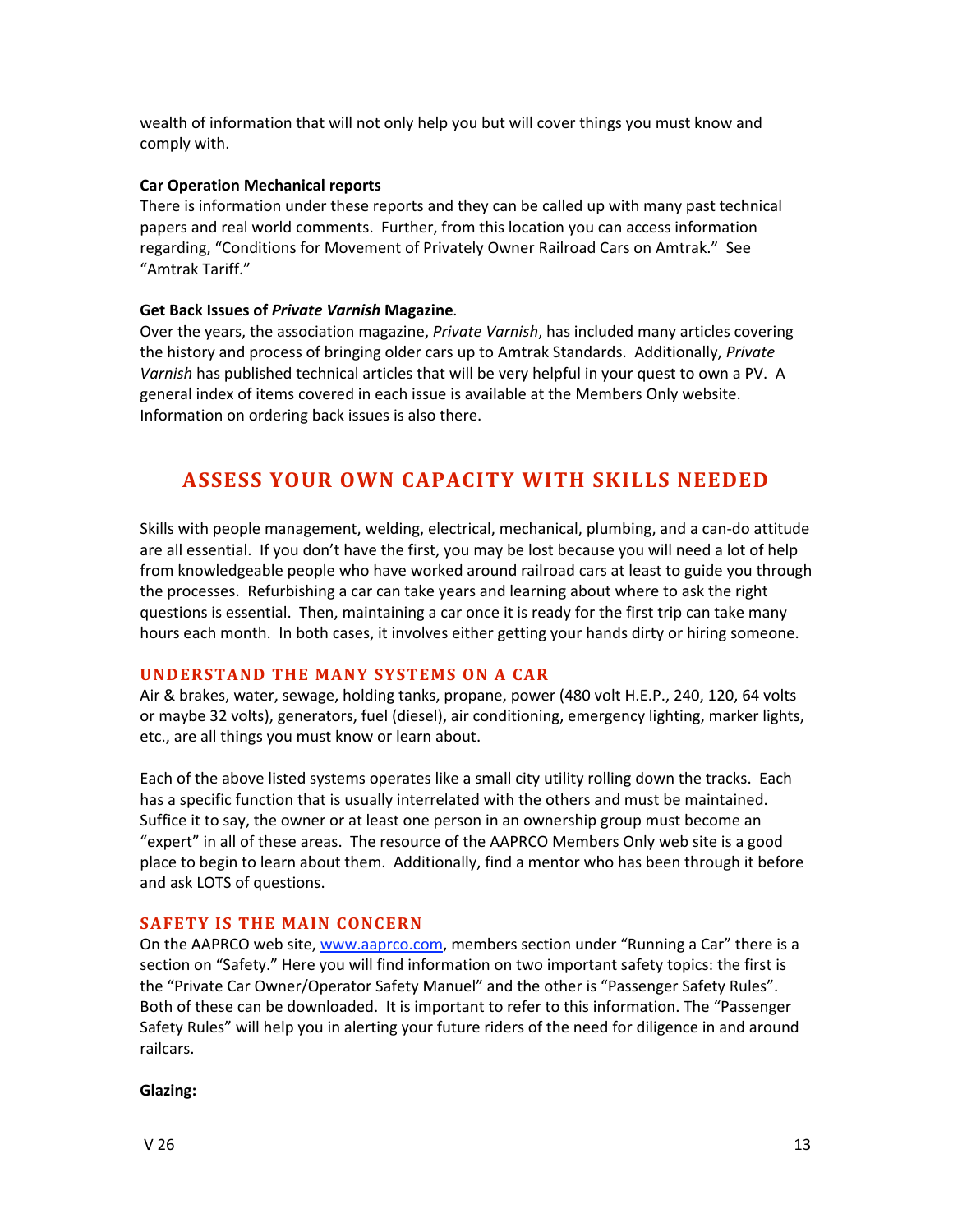Generally, the glass on a car built after January 1, 1946 must be safety glass or polycarbonate plastic ("Lexan"). In the event you intend to offer public trips on your car, you will be required to have Federal Railroad Administration (FRA) approved glazing. This is expensive. Additionally, you must have at least two escape windows on each side of the car in case of emergency. Consult the FRA regulations in the Code of Federal Regulations, 49 CFR Part 223 for details.

## **Couplers:**

Many of the cars now in use as private cars originally had Type E couplers. Because of the safety requirement for cars to remain together in case of an accident, it is now required that all cars be equipped with couplers that interlock vertically so they cannot slip apart. This will require a change-out of the old E couplers to newer Type H or Type F. Some cars were equipped with now hard to replace Type CS couplers. These had a smaller shank and coupler pocket into the carbody, which makes it difficult to install a newer replacement coupler. The interlocking shelftype coupler now used on hazardous material freight cars is not suitable for passenger car use, as
it
does
not
clear
the
intercar
buffer
walkway.

## WHAT IS H.E.P.? (ON TRAINS, IN YARDS & AT HOME SITE)

H.E.P.
stands
for
Head
End
Power.
Passenger
cars
originally
were
heated
using
steam
supplied from a boiler in the locomotive using an underfloor pipeline. Electrical loads such as lighting, air conditioning
and
blowers
were
supplied
DC
voltage
from
massive
undercar
battery
sets,
kept charged by an axle-driven DC generator. In the early 1980's Amtrak converted its fleet to use 480 volt 3-phase AC electrical Head End Power generated on the locomotive for all heating, cooling and lighting loads, which has now become the standard for all passenger trains in the US. A similar, but not interchangeable system is used in Canada. A set of four trainline power cables are routed through each car, including a safety interlock circuit to verify that all trainlines are properly connected before power can be supplied. All cars must be converted to use the Amtrak
HEP
power
system
for
use
on
Amtrak
trains.

When you are in an Amtrak train, the electrical system that runs the length of the train can be connected to your car to provide 480-volt power to you. You must have at least the HEP trainlines pass through the length of your car and it only makes sense for you to take advantage of the system and use some of the power yourself. If you intend to run on trains that use Amtrak Superliners or Surfliners (high-level cars), you will need to carry two 33-inch extender cables to allow you to hook your car up to the higher receptacle location on the Superliner. There are very specific requirements for how you install the cables to pass this power through your car as well as how to tap into it as a source of energy. The disconnect/main breaker must be of a specific type and brand. Beyond this breaker, you install transformers to reduce the voltage
to
whatever
you
need
on
your
car.

At many yards and stations where the car might be parked, ground power at 480 volts is available and is plugged into the car using the H.E.P. cords.

#### **Backup
generator
with
transfer
switch
and
automatic
controls**

You will not always be in a train or connected to yard power and so it is almost essential that you
install
a
backup
generator.

Whenever
there
is
a
power
failure
or
you
are
disconnected
from the H.E.P., you can have an automatic system that will start your own generator and then continue to power your car until H.E.P. comes back up. A transfer switch and controls that isolate
the
power
from
the
generator
from
the
H.E.P.
system
is
essential.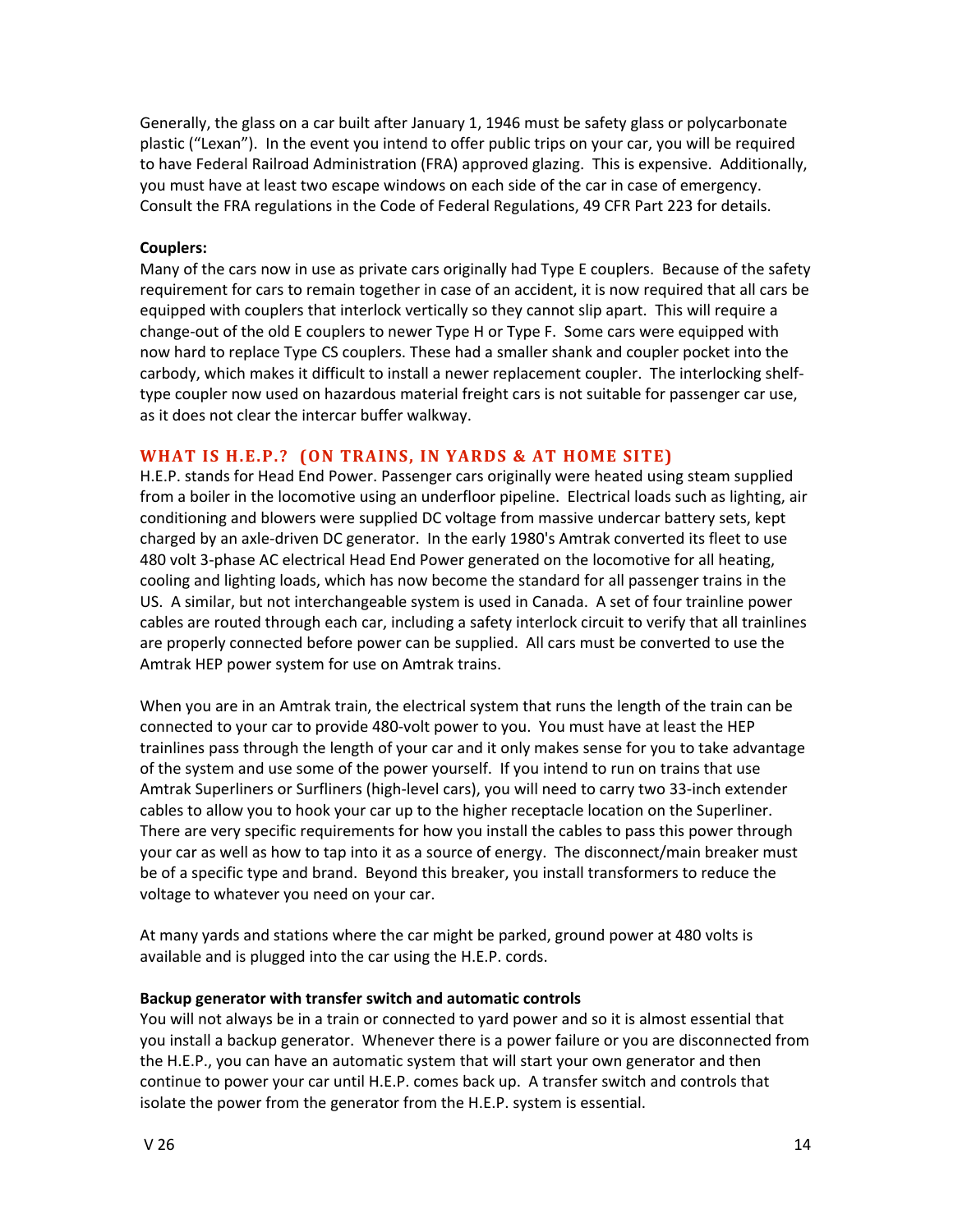#### **220‐volt
yard
power
can
be
carefully
used
for
temporary
needs
at
home**

Railcars were originally built to use batteries as backup along with an under car generator driven by the turning of the wheels as it rolls along. The cars would have been designed for 32 volt, 64 volt or 110 volt DC Lights and equipment. A very few used AC power. You should plan your new electrical system to accept 480 Volts from H.E.P. Before Amtrak went to 480 volt H.E.P., the common station and yard power was 220 volt AC 3 phase, used to run the axel-driven DC generator by use of a built-in AC motor to charge the car batteries and many private cars can still utilize this system, which is likewise still available in a very few older depots and facilities. However, this older standby system is obsolete and is being retired from wayside locations. In any case, a qualified electrician who understands the environment that the underside of a railcar is subjected to should plan the various transformers and electrical panels for distribution. 220-volt power is very common at industrial locations where you might be able to store your car. With careful planning, you could plug in this power to your on board panel so that you could have lighting and minimal heat on the car while in storage.

#### GENERATOR & CONTROLS (SPECIAL TRANSFER SWITCH REQUIRED).

As noted above, the cars can receive power from the H.E.P. system pass-through trainline cables at 480 volts. To use this HEP power, a specific high capacity circuit breaker must be used to connect your car's electrical system to the HEP supply. Once past this circuit breaker, it is up to the individual car electrical system to make changes in voltage to be usable for the power needs of the car. If an engine-driven generator is installed, it must use diesel fuel - gasoline is prohibited. The generator and its associated fuel tank must be securely mounted to the underside of the car, and be well shielded from undercar debris damage. Specially mufflered and soundproof-enclosed generator sets are available for private car use - you and your passengers don't want to listen to an engine all night long when parked at a siding. When in Amtrak train service, the generator must be interlocked to prevent it from backfeeding into a de-energized HEP trainline, to prevent injury to maintenance personnel.

#### WHAT IS AN AMTRAK "CERTIFIED CAR" AND WHAT IS REQUIRED?

The
Amtrak
Mechanical
Department
has
several
Standard
Maintenance
Procedures
(SMPs) which identify in detail its equipment requirements for the operation of private cars on Amtrak trains.

Amtrak
SMP
28603
specifically
addresses
private
car
requirements.

Other
SMPs
cover the criteria for establishing a private car's maximum operating speed, and for repair and overhaul of the truck components. It is important to note that any private car inspection must be performed by an Amtrak authorized Inspector, at the car owner's expense. Amtrak must be contacted
to
arrange
for
assignment
of
an
Inspector.

For a car to be Amtrak "Certified", prior to any initial movement on an Amtrak train, the car must
be
fully
equipped
with
Amtrak
Head
End
Power
(HEP)
electrical
trainlines,
a
main
air reservoir trainline, and the Amtrak Door Control/Communication pass-through trainline. The car must undergo a physical dimensional examination using the Amtrak "PC-5" form and a mechanical examination, and Amtrak will issued a unique Amtrak 800000 series identification number. Amtrak will assign a clearance code for the car designating its permitted routings.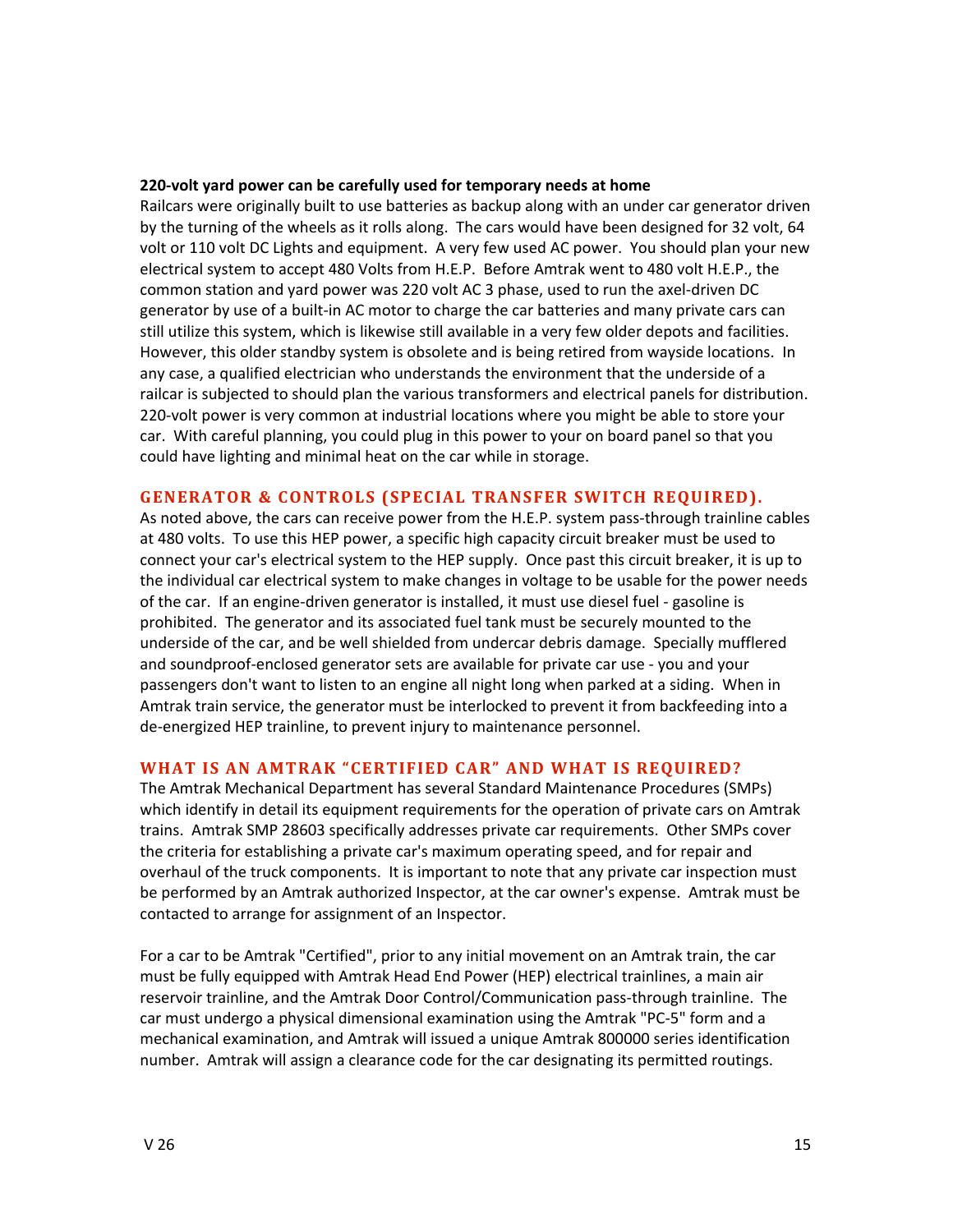Each car must undergo a twelve (12) month "PC-1" Annual Inspection commencing from the last inspection date, prior to any operation in an Amtrak train. Upon reaching 40 years from the original
date
of
car
manufacture,
a
car
must
undergo
a
comprehensive
"PC‐2"
mechanical inspection, including truck disassembly. Every 10 years following the PC-2 inspection (sooner on high mileage cars), the car must undergo a "PC-2A" detailed inspection.

## **Documentation**

Every car approved for operation by the Amtrak Mechanical Department must have a set of documentation on file with Amtrak and on board the car. These documents are provided by the various inspectors, who are approved by Amtrak and are paid for by the car owner. The owner also pays the cost of transportation to and from the inspection point. Documents
include:

PC-1 Private Car Annual Inspection Report signed by an Amtrak approved PC-1 or PC-2 inspector. PC‐1A
Private
Car
Data.

PC‐2

Private
Car
40‐Year
or
Older
Inspection Report
signed
by
an
Amtrak
approved PC‐2 inspector.

PC-2A Private Car Follow-Up Inspection Report, signed by an Amtrak approved inspector. PC-3 Route/ Mileage Log with a list of all trips run, with which carrier and total mileage. PC-4 Shop Report with complete record of mechanical and electrical repairs, refurbishment, modifications,
engineering
drawings
and
photographs
documenting
the
refurbishment
process. PC-5 Private Car Clearance Form for use by the Amtrak Clearance Bureau (Dimensional Clearance).

An approved car should have all of these documents in a folder on board the car. The Amtrak Mechanical Department's designated Manager of Private Car Standards should be contacted to verify the status of the car prior to finalizing the purchase. If the car owner cannot or will not provide this documentation, FIND ANOTHER CAR TO BUY or treat it as a non-approved car and price
accordingly.

A car you are refurbishing will have to have these documents generated and submitted to the Amtrak Mechanical Department as part of the approval process. Obtain and keep on file any reports of prior work. Provide the Amtrak Mechanical Department with follow up reports anytime changes or modifications are made after initial approval has been given. PC-1, PC-3, PC-4
and
PC‐5
reports
are
submitted
annually
or
as
required.

## **INSURANCE - LIABILITY AND PROPERTY**

Amtrak requires car owners to maintain an insurance policy complying with its minimum requirements and naming Amtrak as additional insured. There are currently two primary sources for these policies. One is AAPRCO affiliated, the other is RPCA (Rail Passenger Car Alliance) affiliated. The choice is yours, but there are distinct differences in the policies. Generally, the AAPRCO policy is not a "claims made" policy, and there are no aggregregate limits on recovery. You should talk to your insurance agent about the differences, which most operators find to be critical.

The Liability policy is to provide protection for the car owner and payment to others who may have a claim for some act or omission on the part of the entity owning the car. The policy must name Amtrak as an additional insured and will pay even if there is some fault on the part of Amtrak.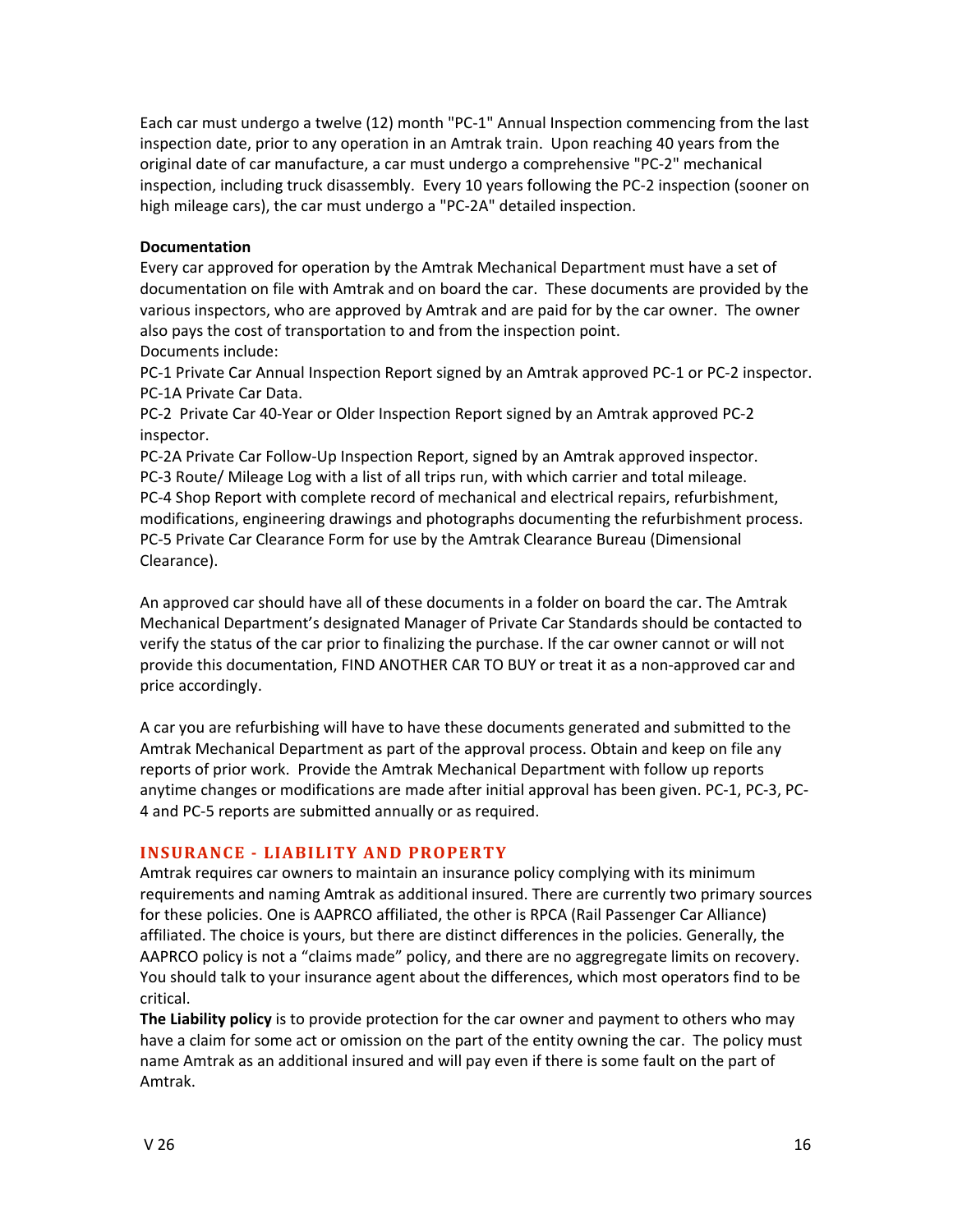**The Property policy** is to cover the repair or replacement of the actual railcar itself in the case of damage to the car. Again, Amtrak must be named as an additional insured on the policy and, even if they cause some damage to the car, they will expect your insurance to cover the loss.

## **OWNERSHIP ENTITY - INDIVIDUAL OR IN PARTNERSHIP**

Every car owner should take steps to limit his personal liability that may be caused by owning a private car. Accidents lurk around every corner, and this is why you buy insurance for your automobile and home. A private car is no different. You should strongly consider maintaining adequate
insurance
coverage
at
all
times.

You may also consider structuring the ownership of a PV so as to limit your liability. This is the whole purpose of forming a corporation in any potential risk situation.

For example, some PV owners limit liability through a Limited Partnership, with the car owner (preferably a corporation itself) being the General Partner and you being the Limited Partner. In this manner, your personal liability may be limited to the amount you have invested in the partnership.

There may be other forms or methods of limiting liability. Before taking ownership of a PV, talk to a knowledgeable lawyer in your jurisdiction about potential ownership methods that best suit your
needs
and
meet
applicable
legal
requirements.

## NEED WRITTEN AGREEMENT WITH BUY-SELL AGREEMENT

Any time you spend more than a nominal sum for a new toy, you will want to have a written agreement setting forth the terms and conditions of your ownership of the car and the duties and warranties of the seller. As was mentioned earlier in this booklet, you must protect yourself against all kinds of hazards, including those caused by unscrupulous sellers and their agents. Contact a knowledgeable lawyer in your jurisdiction about structuring a buy-sell agreement in the way that best suit your needs and legal requirements.

#### AIR BRAKE SYSTEMS AND TESTING OF AIR COMPONENTS

The air brakes on a private car consists of an air brake control valve system, operating tread brakes (a brake shoe applies against the wheel) and/or disc brakes (a brake pad applies against a brake disc inboard of the wheel). The car will also have a mechanical handbrake system, which uses a lever or wheel at one end of the car to apply the brakes using a linkage assembly. The brake system on the car must be maintained under specific FRA regulations.

There are two basic "families" of control valve systems, one type generally used on passenger cars and the other generally used on freight cars. While both operate on the same principles, the passenger type (26C and older D22 systems) have a graduated release feature. The freight type (ABDW) only operates in direct release, and does not have a graduated release feature. The Amtrak standard is for use of the graduated release feature. A private car equipped with an ABDW or other brake system, which operates solely in direct release will only be operated in Amtrak trains subject to various Amtrak operating restrictions. This includes minimum train consist requirements, and a maximum number of cars operating in direct release in a train consist, as required by FRA regulations. Amtrak is phasing out use of the obsolete UC brake system
on
private
cars.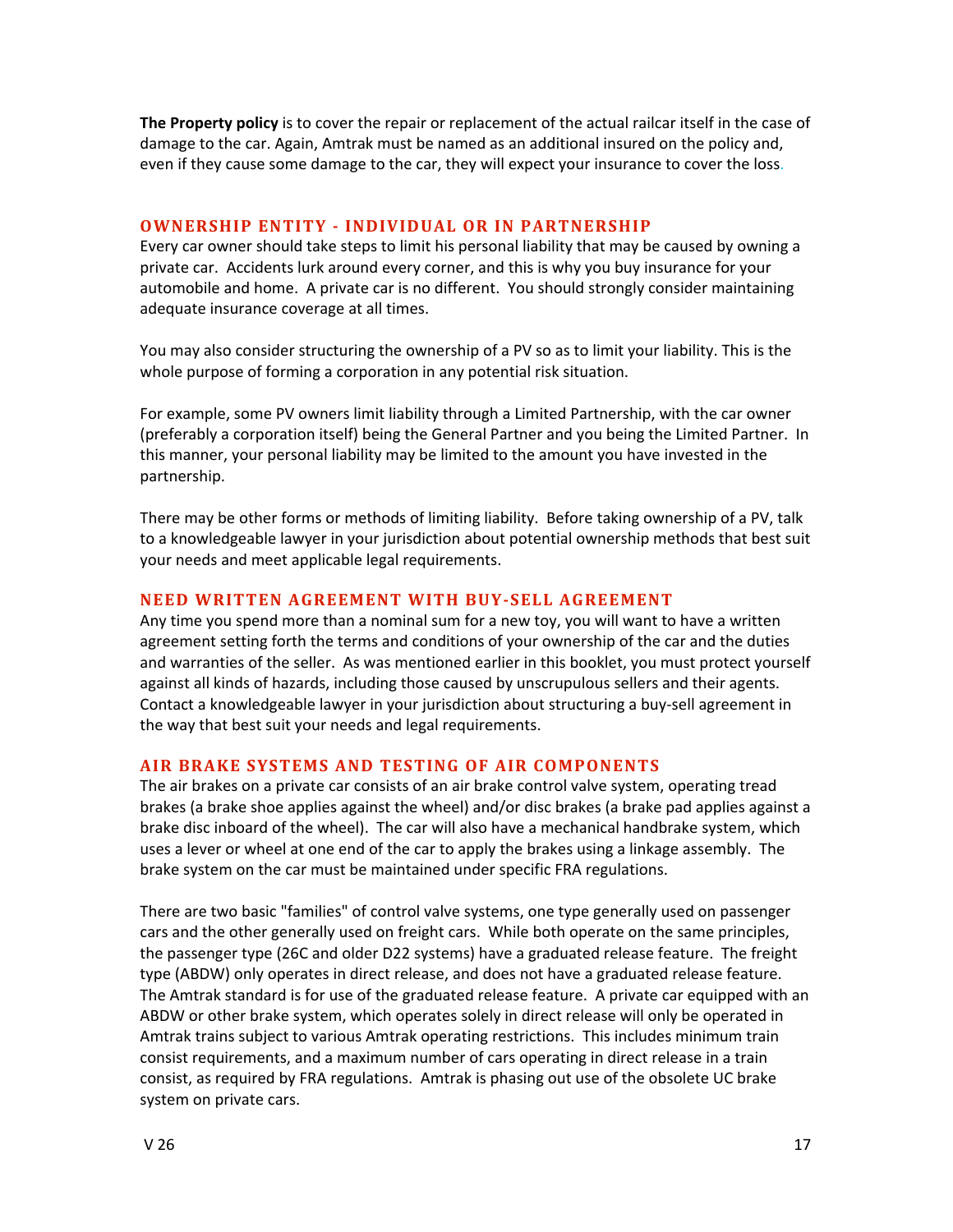Airbrake control valves require periodic Cleaning, Oiling, Testing, and the date of said maintenance Stenciled on the car (COT&S). The time between each COT&S is mandated by the FRA and will vary depending on the brake valve type. Current COT&S intervals for different valves in Amtrak service are as follows: Type D-22, 36 months; Type 26-C, 48 months; and Type ABDW, 72 months. For cars operating on freight railroads the FRA intervals are: Type UC - 15 months; Type D-22 - 24 months and Type 26C is 36 months. A single Car Air Test must be conducted on the car, using a calibrated testing valve, whenever a control valve was removed from the car, such as during the COT&S. It is recommended that you only use currently approved passenger braking systems, and this is something that your inspector can advise you about.

For each COT&S event, the brake valves and other components that are related to the air and brake system (such as water raising systems) need to be sent to a shop for inspection, lubricating and testing. Allow time for shipping and installation in advance of the actual visit from an approved inspector. These parts are heavy and between the shipping charges and shop work you can be looking at cost of close to \$2,000 at each interval. If you can obtain a copy of Private Varnish issues 33 and 34, there is a good review of what is involved in the COT&S process.

## **COSTS OF OPERATION ONCE CERTIFIED**

Costs for storage, Insurance, security, power, switching, annual inspections, (COT & S), (periodically)
wheel
maintenance
&
replacement,
general
upkeep,
fuel
for
generator,
air
hoses, etc.,
can
be
substantial.

Before you even turn a wheel with your newly approved car, you must be prepared for fixed costs for the above items on an ongoing basis. You should estimate between \$10,000 and \$20,000 per year for storage and upkeep. If you add in a \$20,000 to \$30,000 paint job every ten to fifteen years, you may understand why this hobby is not for the faint-hearted.

## **40-YEAR INSPECTION**

According to railroad rules, freight carriers are not required to interchange cars over 40 years old. Most potential PV's are older than this limit. Amtrak, as our hauling railroad, has set standards for these older cars that must be met before they will consider even connecting to a car. These standards deal with many aspects of stability of a car. In particular, the trucks must be completely disassembled, inspected for wear and then reassembled. Frequently, all new pins and bushings and in some cases new springs are required to correct excessive wear. The carbody
structure
must
also
undergo
an
extensive
inspection
for
cracking
and
corrosion damage, and be repaired as necessary. This process is expensive and very time consuming and a designated
Amtrak
approved
inspector
must
observe
each
phase.

Additionally, as part of the process you will likely need to add cabling for H.E.P. (pass through and tapping for your use on the car), communication systems (Door Control/Communications Line) and possibly locomotive push-pull control Multiple Unit (MU) connections. This whole process can run well in excess of \$100,000 per car. It also requires heavy equipment to lift the car to remove the trucks and experienced hands to overhaul any under car systems while working there. The freight railroads generally accept cars for carriage that meet Amtrak standards, but some may impose additional requirements. In particular, some freight carriers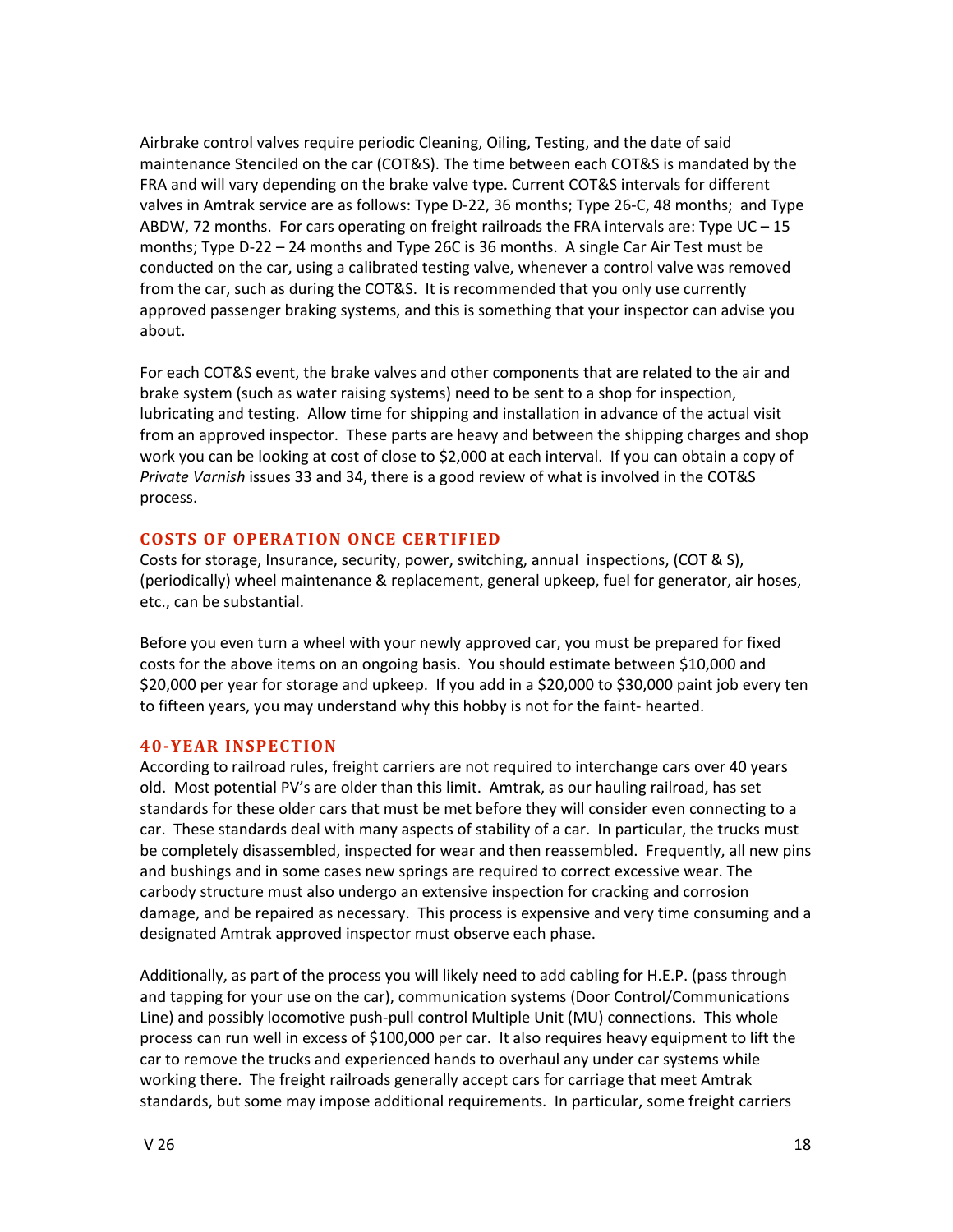are requiring the use of modern sealed axle roller bearings with rotating end caps in lieu of older bearing designs with fixed bolt-on covers. Amtrak has a specification for H.E.P. conversion. While the requirement for the Communications Line is still in the official Standard Maintenance Procedure (SMP), check to see if it can be waived now that radios are the communication system of choice. Again, your car inspector can explain the requirements

## **10-YEAR TRUCK ROLL OUT**

After the first 40-year inspection, every ten years or at certain mileage intervals, the trucks must be rolled out to inspect the trucks and certain other enumerated items in Amtrak's specifications. This is usually accomplished in connection with an annual inspection. (See comments
on
replacement
of
under
car
air
hoses,
below.)

## **LIFE
OF
AIR
HOSES**

Air hoses are used to connect both the brake line and a main reservoir system for air on a passenger
car,
from
car
to
car,
and
between
components
under
the
car.

AAR
and
FRA
have specific time frames when these hoses must be replaced. The hoses between cars must be replaced every eight years because they are exposed to the sun which deteriorates them. Hoses that are under the car that connect to each truck for braking and to the end brackets where the hoses between the cars attach must be replaced every ten years, generally in connection with the
ten
year
truck
roll
out.

## **PAINTING
–
HISTORICAL
OR
NEW
LIVERY
(PAINT
SCHEME)**

You will need to decide how you want your car to look. Will you restore it to its original livery (paint scheme) or will you change it to another color of your choosing? Part of the fun for some PV owners is to research the heritage of the original car. This can take many hours of time on line
and
at
museum
libraries,
but
it
is
worth
it.

Realize that painting is just the covering over the skin of the car. There will be weeks of preparation and skin repair before you ever spray the first coat of paint. You may gulp at the cost
of
paint
in
excess
of
\$300
per
gallon,
but
the
preparation
work
may
exceed
the
actual
cost of the paint several times over. Do your research and ask other car owners what type and brand of
paint
they
have
used.

You
will
find
that
there
is
no
consensus.
Environmental
requirements could
affect
the
choice.

Part of your research should include reading the four issue series on "Painting Railroad Passenger Equipment" in Private Varnish issues 79, 80, 81, and 84.

# **RESTORATION**

## **INTERIOR FIX-UP AND PAINTING**

When you first look inside an old railcar that has been in use or storage for a number of years, it will seem like a daunting task to ever make it livable again. Task one is to just clean out all the accumulated junk and do a good cleaning of all surfaces. During this task, keep an eye out for any documentation or labels on equipment that might help you find an original manufacturer or parts
that
you
might
need.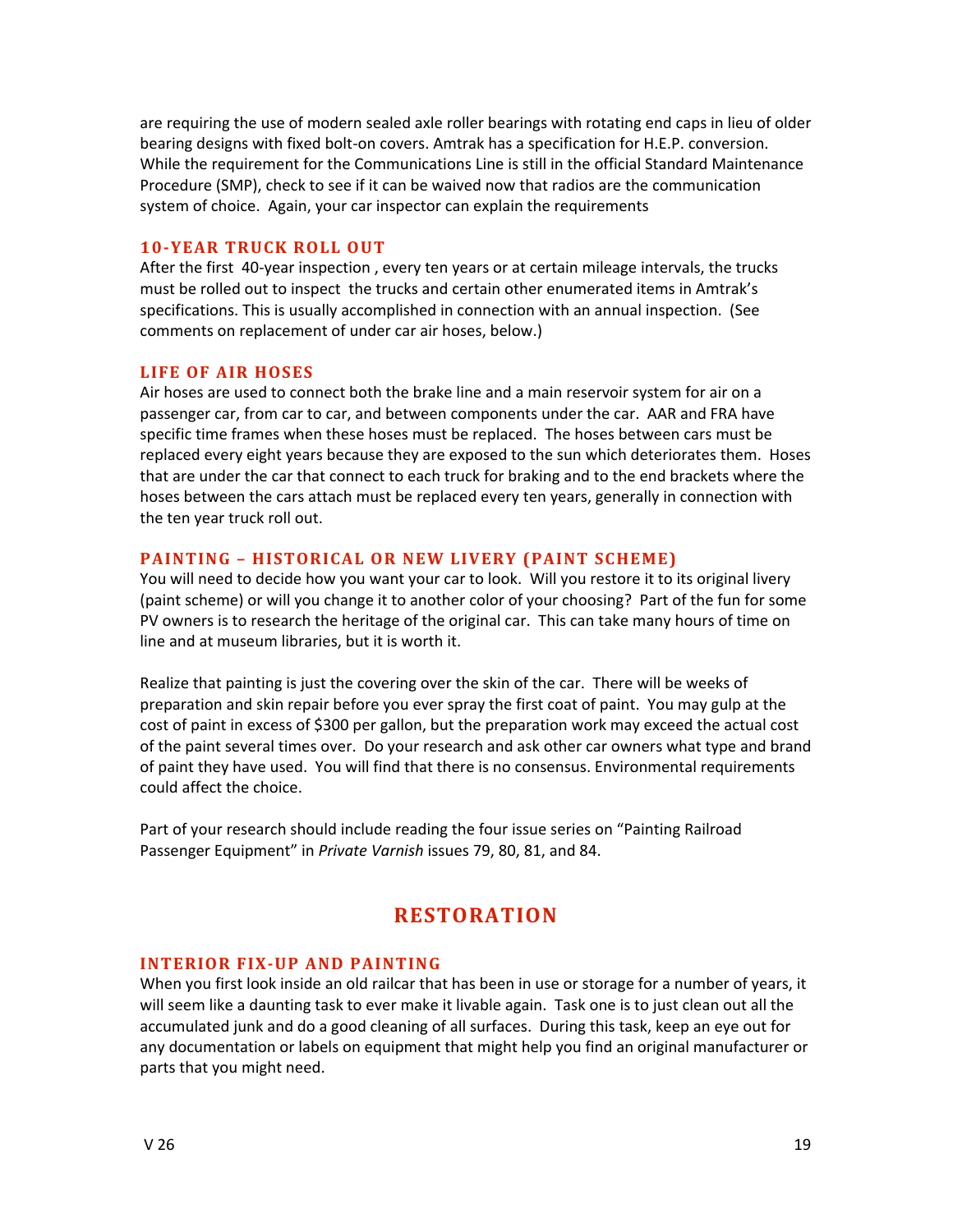If the car originally was a "wood interior" such as an old business car with mahogany, walnut or oak paneling, make every effort to preserve what you can. If it was a painted steel interior, be prepared to do a lot of cleaning and sanding and then hire a good painter to re-spray the whole thing to bring it back to life in your own color scheme. This in itself will be a huge task.

Over the years, some cars were decorated with carpet or vinyl wall covering on the corridor walls. The carpet probably has absorbed many different odors. You will have to decide whether to
clean
in
place
or
remove
and
change
the
wall
treatment.

#### **RENEW
PLUMBING,
AS
REQUIRED**

When we talk of plumbing here, we are only talking of water and sewer, not the air system for the
brakes.

Water for the car is supplied from large tanks under the car which can be refilled at various stations as you travel across the country. Once the tanks are filled and the special fill handle is closed,
the
tank
will
become
pressurized
with
air
(from
the
brake
line
or
a
supplemental compressor) and then the water is forced up and throughout the car. A few older business cars use gravity feed of water from overhead tanks. Chances are great that if the car has sat idle through a winter period the pipes may have frozen and burst. The process of locating these leaks, usually in a floor trench or under the car, will take some effort. However, it will make you understand why it is so important to drain the system and blow out any remaining water in the system
before
each
winter
season,
if
you
are
in
a
cold
area.

Generally, once the integrity of the piping can be confirmed, gaskets, packings, etc. will need to be
renewed
to
make
for
an
operational
system
into
the
future.

There may very well have been a chilled water distribution system to deliver cold water to each sleeping area. It is strongly suggested to abandon that function as well as to develop the approach to carry separate water for drinking. While the water tanks need to be chlorinated periodically to provide a sanitary source, until you have made stops at several water fill stations, the water, although potable, will likely be stale and is better used just for flushing, showering and
dish
washing,
etc.

Be aware that water is a valuable commodity on a trip and that water conservation and some sort of a hot water recirculation system will make future trips more enjoyable. Again, use the AAPRCO web site, www.aaprco.com, and past articles in *Private Varnish* as a resource.

In the past, all used water just flushed down onto the tracks. Now, while gray water from sinks, showers, and the kitchen can still be disposed of that way, all toilet flushing must go to some sort of holding tank or an on-board digestion system such as sold by Microphor. To get the effluent from the toilets to a holding tank will take major planning to get the slope of the drain pipes from the farthest source to work out. While it is not normal practice in residential construction, generally 2 inch drain lines can work, but plan for strategic cleanouts in case there is a stoppage. Because of the need for direct downhill flow, plan your sewerage system even before you start putting in the conduits for H.E.P. and the new 27 pin and M.U. systems.

## **RENEW
ELECTRICAL,
AS
REQUIRED**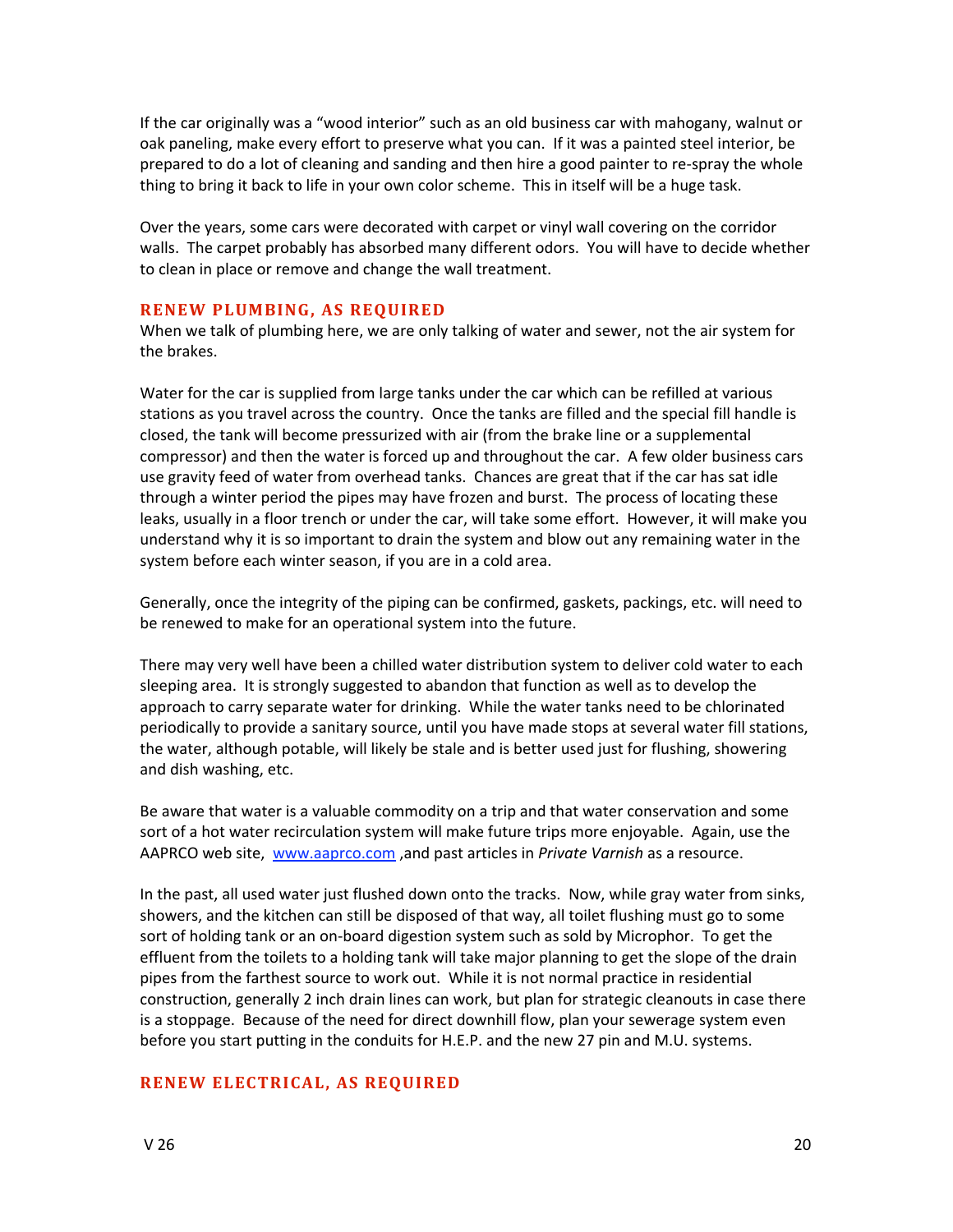A railcar is just a small rolling residence. Between lighting, fans, call systems, etc. there are many circuits that need to be considered. At the outset, make every effort to obtain a copy of the wiring diagram for the car or the class of car from some source. If the car was built by Pullman, there is a good chance that the Illinois Railway Museum at Union, Illinois, may have this and many other drawings and documents on file from the Pullman archives. For a fee, which is well worth it, they can look up and copy a great deal of technical information used in the construction of their cars. GET IT!

Since many cars originally ran on DC power supplied by a Spicer Drive connected to the wheels, you will have to develop a new game plan for power on your car. Cars came in 32 volt, 64 volt and 110 volt DC versions. If it was originally a 110 volt car, you are in luck because the internal wiring should be good for power distribution within the car. For lower voltage cars, you have the option of using a step down transformer to the original voltage or rewiring the car. Speak with other car owners who have been through this before. Don't just pull out the old wiring until you have a plan because the old wire may just become your pull wire for new circuitry. Always plan to use stranded wire and top rate connectors as the motion of the car can cause problems downstream.

Assuming your car will be equipped with a tap from the 480-volt H.E.P. system (full pass through system now required by Amtrak); you will need a step down transformer to reduce the voltage to 220/110 for electrical needs in the car. Consult the article in Private Varnish Issue 85 to more fully understand the various options involved. Also, seek good technical advice from someone with good electrical skills. Realize that the railroad environment is not ordinary household wiring.

## ADD A KITCHEN IF CONVERTING FROM A SLEEPER OR OTHER CAR THAT **DID NOT HAVE ONE**

The plan for most private car owners is to have a car that is essentially self-contained. If you are looking at a car that was originally a sleeper, this will generally involve the removal of some of the sleeping accommodations and the building of a new food preparation and eating area. Since this is an individual decision, it would be well to seek out other car owners who have been through this process before with a similar car layout. With PV's, it is often expedient to talk to those
that
have
gone
before
and
learn
from
their
mistakes
or
successes.

## **STRUCTURAL CONSIDERATIONS (LOOK FOR RUST IN CRITICAL AREAS)**

All cars being considered as candidates to be converted into a PV have already served a long life and traveled many miles. The environment where they ran can mean a higher likelihood of structural problems such as rust. For example, cars that run in northern climates where they endured harsh winters may be rusty because they were exposed to salt used to melt ice and snow. Rust is the result of oxidation on exposed metal and is more likely to form between layers such as the frame to the skin or at the underside of the car body. If it looks like a rust bucket, it may take more to bring it back to life than it is worth.

Stainless steel cars do not rust, but the material is very sensitive to developing structural cracking over time (termed fatigue cracking), or when exposed to excessive heat, especially where underfloor brackets have been attached to the side sills or center sill by arc welding. Repairs performed under the guidance of a structural engineer familiar with stainless steel railway
cars
may
be
required.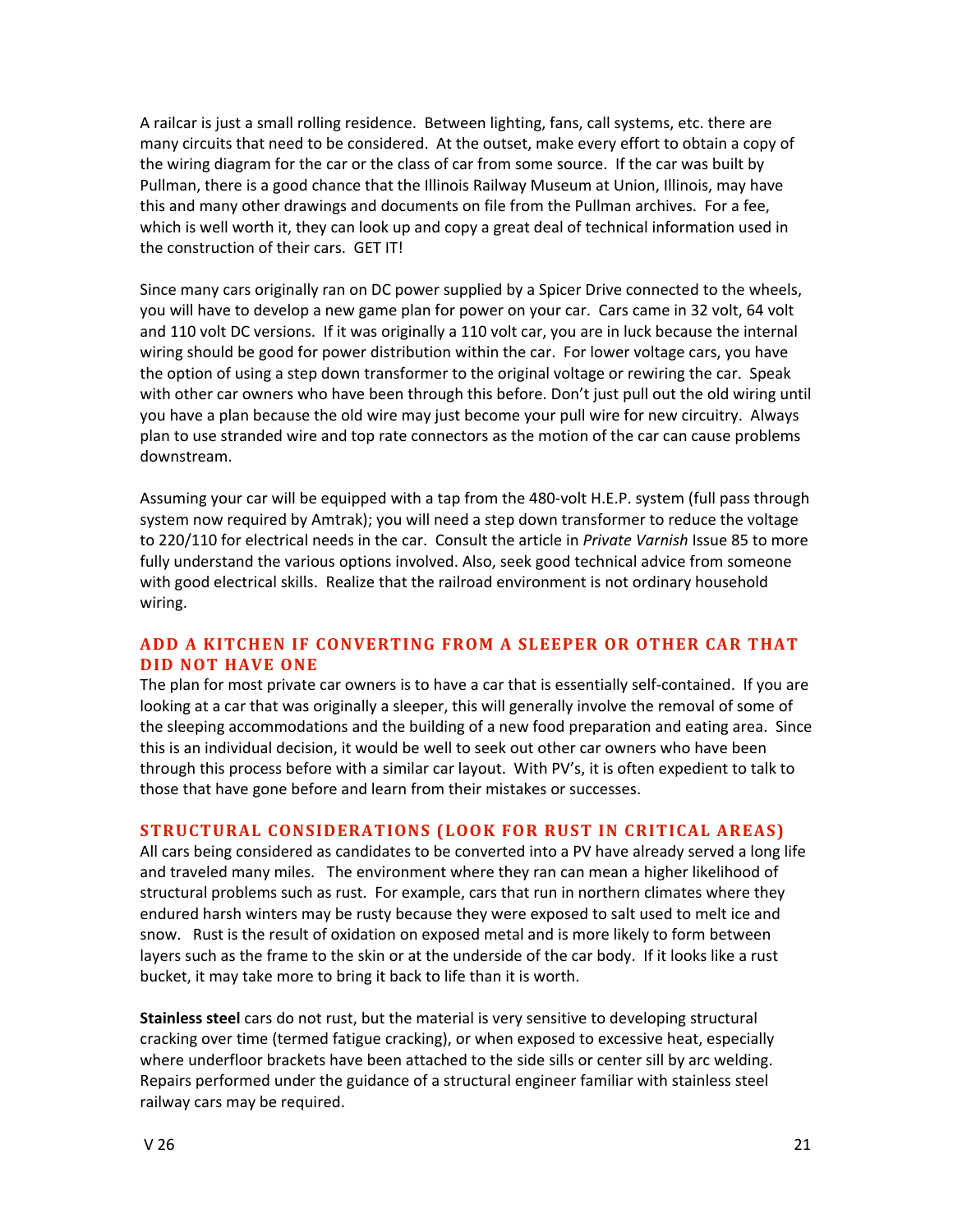**Electrolysis** is the process of corrosion brought on by the passage of electrical current through the touching of dissimilar metals, generally in connection with moisture. The most likely places it is encountered on a rail car will be between stainless steel and regular steel or between aluminum and steel. In either case, it will become a huge headache, and consultation with a competent
metallurgist
is
suggested
before
embarking
on
rebuilding
a
car
with
these characteristics.

**Collision posts** are found at both ends of railcars, and as the name implies, are intended to help protect passengers in the car in case of a collision between two trains. The posts are often enclosed in the skin at the end of a car in a location where moisture may have collected and caused corrosion to deteriorate the structural integrity of the posts. As part of any Amtrak inspection,
you
may
be
required
to
expose
this
area
and,
if
problems
are
found,
to
do substantial repairs including providing an updated analysis by a structural engineer familiar with railroads.

There are many repairs to most cars that will be revealed by the pre-purchase inspection previously recommended. These may include side sill repairs, and other structural members.

## **REPORTING
MARKS**

In order to keep track of cars operating on the U.S. railroad system, every car is assigned a locator designation which consists of a four letter owner's designation and a six digit number. The reporting mark "PPCX" (Private Passenger Car 'X') is for the exclusive use of AAPRCO members. Use of this mark carries a financial responsibility for the car owner.

When a car moving in freight service requires some kind of maintenance done, the carrier will automatically bill the owner of the reporting mark connected to that car. In the case of the PPCX mark, the owner is AAPRCO. Each car owner using this mark must indemnify AAPRCO for any
charges.

Amtrak will assign a six-digit number in the 800,000 series for any car that will be operated on Amtrak.

This
number
when
combined
with
the
PPCX
will
be
the
locator
for
the
specific passenger car. Amtrak keeps data on each car in their ARROW computer system so that they have
current
data
on
car
data
and
inspections.

In addition, there is a national system called Universal Machine Language Equipment Register (UMLER). Once again, data is recorded in this system so that any railroad over which it operates
can
immediately
know
data
about
the
car
including,
but
not
limited
to: Car
name
&
number Year
built
and
by
whom Date
of
last
major
truck
rebuild
(40
year
requirements) COT&S
date,
Lube
date Length Weight Height Brake
type Coupler
type Bearings Etc.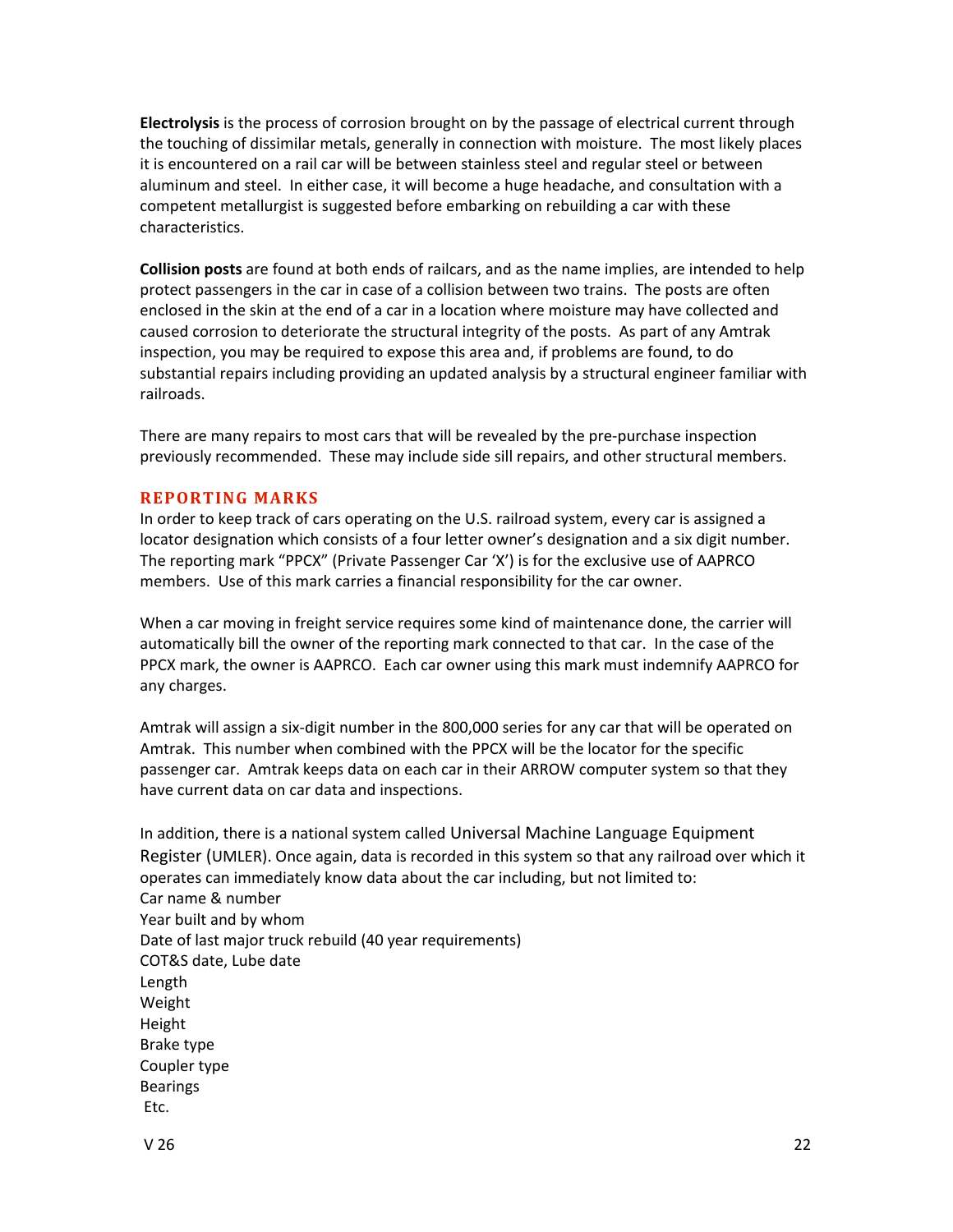## **A
WORD
ABOUT
ASBESTOS**

Be aware that back when most of the potential private cars were built, asbestos was the insulating material of choice. Steam heat was likewise used until the advent of H.E.P., and the steam pipes below (and sometimes within) the car were covered with an asbestos wrap. It is important to address the safe removal of any of this material at the outset. Amtrak will not allow any work or inspections to be done at a terminal on a car with asbestos until after an outside contractor is called in to remove it. It is far better to deal with it in a less structured environment. State or federal agencies could request the removal of asbestos. Certain work practices
can
also
reduce
the
risk
of
exposure
during
removal.

Consider
consulting
a
certified asbestos
contractor
before
proceeding.

And on the subject of insulation, many older cars used horsehair for insulation between the walls, and this material will burn. So you should do no cutting with a torch until you know what is underneath and adjacent the parts you are cutting. Some newer cars have Styrofoam insulation.

Again,
be
careful
with
torch.

## **INFORMATION FOR DISPOSING OF A CAR**

Plan
ahead.
Don't
just
leave
the
plan
to
your
heirs

## **SELL IT ON YOUR OWN SCHEDULE**

Web sites, car brokers, notice in rail publications Prepare information packet (Verbal, brochure, pictures, video, etc.)

## **GIVE IT TO YOUR KIDS**

#### **GIVE
IT
TO
YOUR
FRIENDS**

#### **GIVE
IT
TO
A
MUSEUM**

There may be a tax deduction if the museum is a 501c3 organization. The museum may want you to provide the cost of setting up a display and/or provide a maintenance fund. The best thing to do is hire a lawyer who knows rail cars. The local Bar Association might be a place to start
with
this.

## **GETTING
READY
FOR
A
TRIP**

#### GET ON PRIVATE CAR NOTICE LIST FROM AMTRAK.

Periodically Amtrak will e-mail a Private Car Notice to all car owners or those who have requested to be on the mailing list. It is helpful to receive any current information in this manner.

This information is also available on the AAPRCO Members Only website, www.aaprco.com under
News/Views.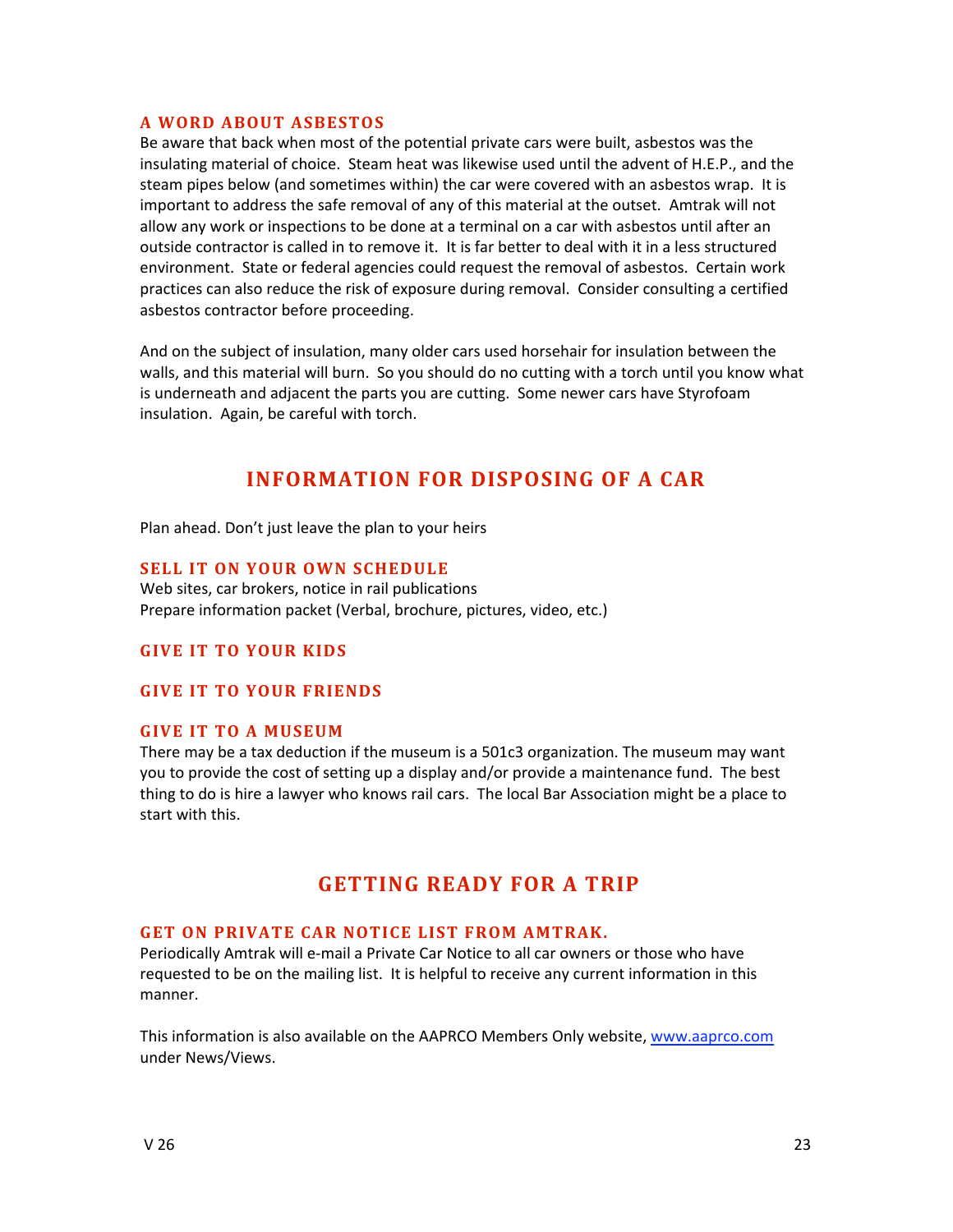## **KEEP
A
PHONE
LIST
OF
CONTACTS**

In the process of acquiring, restoring and operating your rail car, you will talk to hundreds of people for advice and consent. Many will need to be contacted in the future, and having a contact list will be very helpful. Make notes on the list as you go. Keep a hard copy in addition to putting the numbers in your cell phone. Having a hard copy that you can scan quickly on the road
is
helpful.

## **NO RIDING ON FREIGHT TRAINS**

Most freight railroads will not allow passengers to ride on a PV when it is being switched or moved in freight service. And generally, you will not want to ride on the back of a freight train in any event, because of the rough handling characteristics of such trains. Indeed, this is why everything is securely locked or bolted down when in freight service.

## GET TO KNOW THE LOCAL TRAIN PEOPLE

Once you realize that you cannot move a 75 to 100 ton car without the help of a switch crew and an engine, it becomes obvious that getting along with the people who can help you is very important. The more preplanning and coordination that you can work out with your local railroad
representative
the
better
you
life
will
be.

## CALL AND GET ACOUAINTED WITH SPECIAL MOVEMENTS STAFF.

In order to get your car moved on Amtrak, you have to submit a Movement Request. It will benefit you as a new car owner to introduce yourself to the Special Movements staff as soon as you can and to ask what things you need to do to make their life easier and your moves more efficient. This way the staff will have a name attached to an 800,000 car number and hopefully a
positive
impression
about
you.

## **UNDERSTAND
THAT
YOU
ARE
THE
GUEST
OF
THE
RA ILROADS**

All private car owners should understand that we basically travel over track that is owned by the freight railroads even though we may be attached to an Amtrak train. Freight railroads would rather passengers were not on their property at all. A freight car never complains but whenever a passenger is delayed or injured, the railroad gets bad press. PV travel is only an option because the PV becomes part of an Amtrak train and benefits from the mandated-access established on Amtrak's
behalf.

## **COMMON COURTESIES MAKE LIFE BETTER FOR YOU AND THE NEXT GUY**

Safety is the most important aspect of your existence on the railroad. Know the rules, and make certain that you and your guests obey them. This includes such things as not drinking on the platform, and not offering alcohol to railroad employees. See the dos and don'ts contained in the
Safety
Brochures
mentioned
previously**.**

It is said that a smile, a "Please," and a "Thank You," will cut through a lot of red tape. If private car owners and their guests are courteous to the workers that PV owners need to deal with throughout the system, your trips will be much more pleasant. Additionally, one bad experience, where a service is demanded rather than requested will reflect not only on the person making the demand but on all other cars that come to a facility in the near future.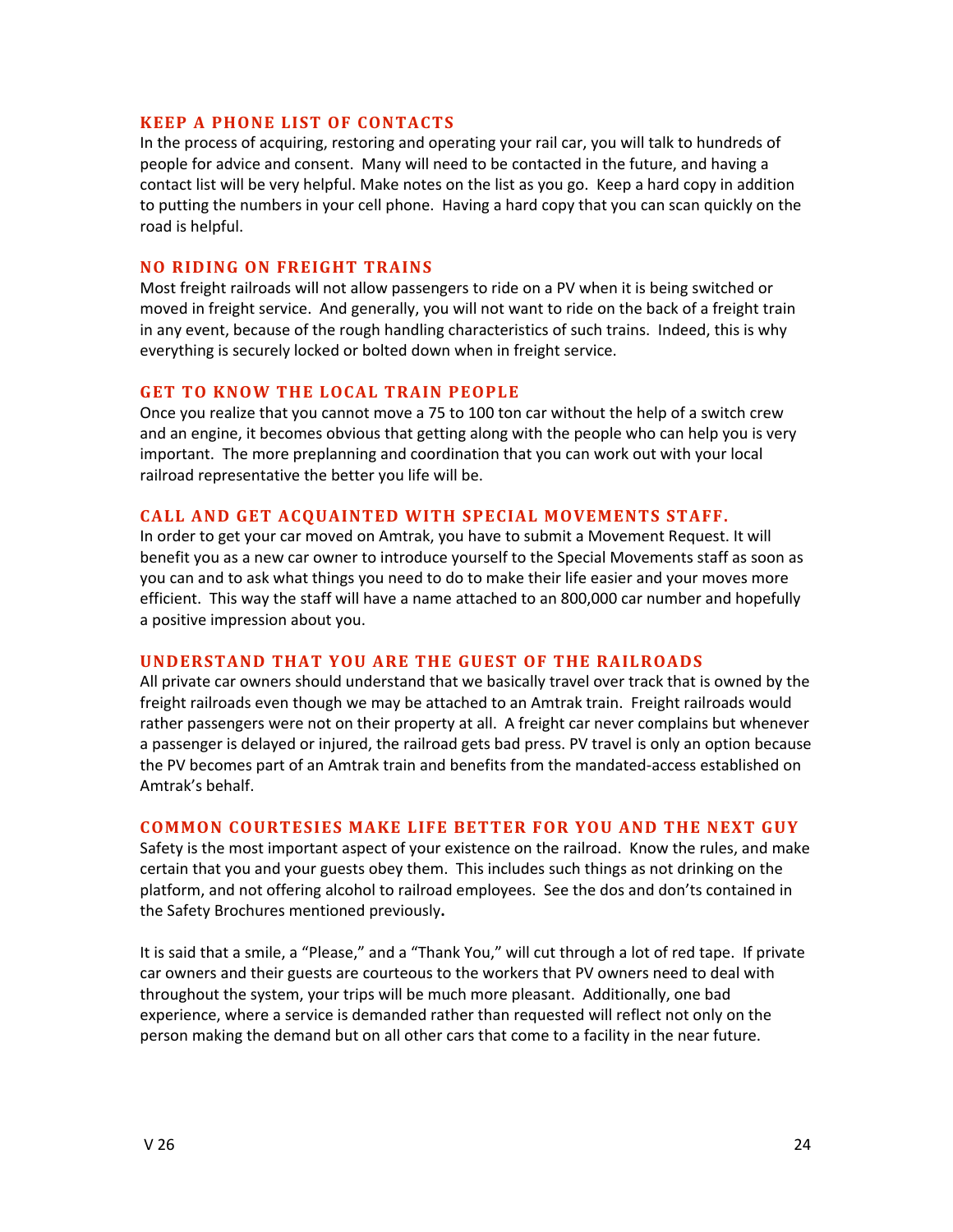#### **AMTRAK
CHARGES**

The actual charges levied by Amtrak are outlined in the document, "Conditions for Movement of Privately Owned Railroad Cars on Amtrak." The current charges at the time of this writing are \$2.10/mile to operate one car on one of its trains. There is a \$1,000.00 minimum charge for any total trip movement. A second car traveling on the same request form costs \$1.60/mile. The fee includes
providing
water
for
your
tanks
and
ice.

Amtrak now charges an annual Activation Fee of \$250.00 per car. This fee is due and payable in the first part of each calendar year. A Move Request will not be processed unless you have in hand or have scheduled your car's PC-1 Annual Inspection.

A daily fee to lay over at an Amtrak controlled station (i.e., stay in Denver, Chicago, Los Angeles, Oakland, Seattle or Washington) is \$100.00 per day, depending on services. A premium will apply for other locations such as Boston and New Orleans. Car washing and sewage holding tank servicing
are
extra.

## **HOW DO I GET MY CAR ON A TRAIN?**

You fill out a form, of course! Amtrak Form NRPC 2208 will detail the dates, trains, car(s) and destination(s) you wish to visit, and what services you require at your stopovers. You should review the article in *Private Varnish* issue 123, which explains the details needed to complete the form. When it is filled out, it may be mailed, faxed or e-mailed to Amtrak for review and (hopefully) approval. When approved, fees must be paid in full before the move commences. You can obtain a fill-in version of this form within the AAPRCO Members Only site under "Car Operations." Requests may be submitted up to one year in advance, but it will probably not be processed
until
a
few
days
before
the
requested
move.

Cars operating on the Northeast Corridor (Boston to Washington, DC) must have an A Clearance (the most restrictive) on file. Propane is not allowed on any car operating in and out of New York City (because of the tunnels in the city and under the Hudson River).

A number of the private cars running today were business cars with an open platform. For these cars, the desired position is "rearmost, platform rear" on any train. When there are several requests for a given train, the priority goes to the first move request submitted. When it comes to the annual AAPRCO Special, the Chairman of the event is given the option to be rearmost.

#### YOUR NEED A KNOWLEDGEABLE REPRESENTATIVE RIDING ON THE CAR

At the time you send in your Movement Request, you must designate a "Person in Charge of the Car." This person will need to coordinate with each train crew to agree on any schedule or safety items on the trip. While this may seem like an easy job, there is much to be aware of concerning
the
physical
operation
of
the
car
and
how
it
may
relate
to
the
train
up
ahead.

For example, having the extender cables ready, knowing about the water and sanitary systems for service at terminals, arranging for garbage disposal at appropriate places, requesting ice from the commissary, being aware of how the on-board generator system works and how it may be interrelated to the HEP (Head End Power) cut over, knowing where to get fuel if on a long trip, etc. are all things a Person in Charge must be able to handle. This knowledgeable representative may be the car owner if he is a hands-on person or it may be a paid or volunteer staff person. Just know that you have to plan ahead for a successful trip.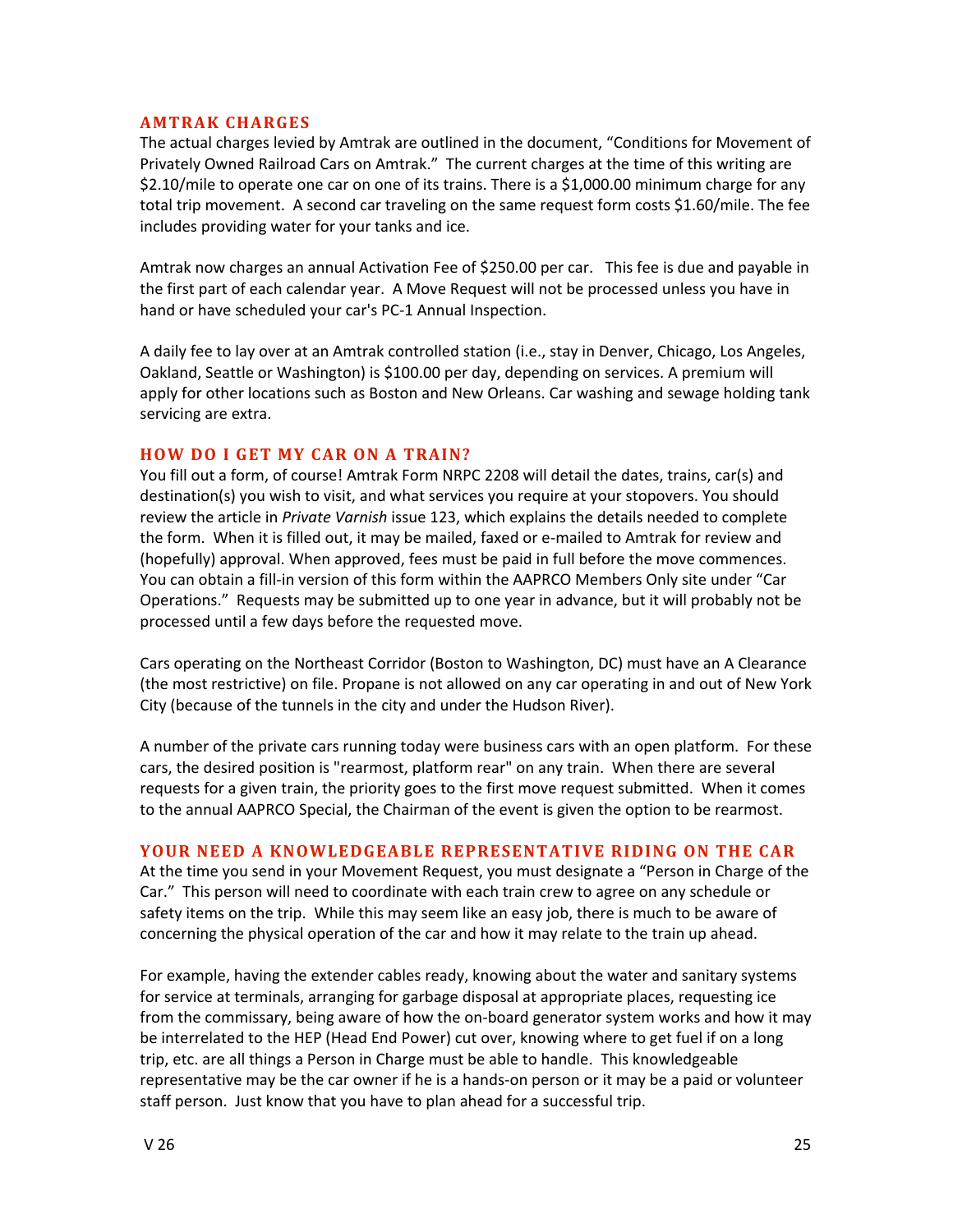#### **TERMINALS WHERE YOU CAN GET ACCESS TO LONG DISTANCE TRAINS**

One of the concerns with operating a private car is access to the long distance trains. In most cases a switch engine and crew will be involved in coupling up to the train. If your car is delivered to an Amtrak terminal, say by a freight railroad, then the train will be made up by the yard crew. For a list of the locations where you will be able to join a train, research information contained in the Facility Guide section of the AAPRCO Members Only web site.

#### **TERMINALS
WHERE
YOU
CAN
LAY
OVER**

Information about the various routes and cities is located on the AAPRCO website www.aaprco.com in the Members Only section under "Facilities Guide." Here you can check on services available – Watering, ice, garbage disposal & pumping. You can also see the "Amtrak Private Car Notices" which contain information about detours due to track work and other current
information.

## **SCANNER: GET RADIO FREQUENCIES**

It is often interesting and sometimes necessary to hear what is going on with the train by listening in on conversations between the dispatcher, the conductor, and the engineer. This is done by having a scanner which will search many radio channels and then amplify what is being said
when
it
finds
an
active
frequency.

The
website,
www.on‐track‐on‐line.com/amtrak‐freqs.shtml

is
a
good
source
for
the
specific channels that are used on the various routes that you will be traveling on. From the web site you can select the trains you will be on and print out the list related to that train. AAPRCO provides
its
Amtrak
Certified
members
with
a
book
containing
appropriate
frequencies.

## **TWO WAY RADIO: MUST SIGN UP AND SEND IN FORM / EMERGENCY ONLY**

Normal communication between the railroad personnel is by two-way radio. While it is normally illegal to transmit on the 100 (soon to be 200) railroad channels, it is recommended that each car have access to a radio that can broadcast in the event of an emergency or an appropriate need to communicate with the conductor. These radios cost several hundred dollars. You must sign up with Amtrak and pledge to only use the radio in an emergency. The FCC
has
begun
the
process
of
changing
the
frequencies
and
their
bandwidth
used
by
the railroads. Make certain any radio you buy will handle the new system requirements. Instructions for the use of railroad frequencies are contained in the Member Only section under Amtrak Railroad Radio Use Form. The Form noted above includes the wording, "Non-railroad employees should transmit on railroad-assigned frequencies only when authorized to do so by the railroad, or in case of emergency." The on board representative should have a conference with the Conductor on each train and let him/her know that we have a radio. This sets up a procedure for "necessary communications" such as confirming a double spot, etc.

## **COMMUNICATION
BETWEEN
CARS
ON
AN
AAPRCO
TRAIN**

When a group of private car owners travels together, such as on the annual convention Special trains, there is the need to be able to communicate between the various cars. AAPRCO has adopted the use of the "Friends Radio" system that can be obtained fairly inexpensively. By prearrangement, all cars are to have a unit set to a specific channel so that information can be shared. Be sure to coordinate with the Trainmaster or leader of the group to be able to hear and respond to information or direction that is being sent out.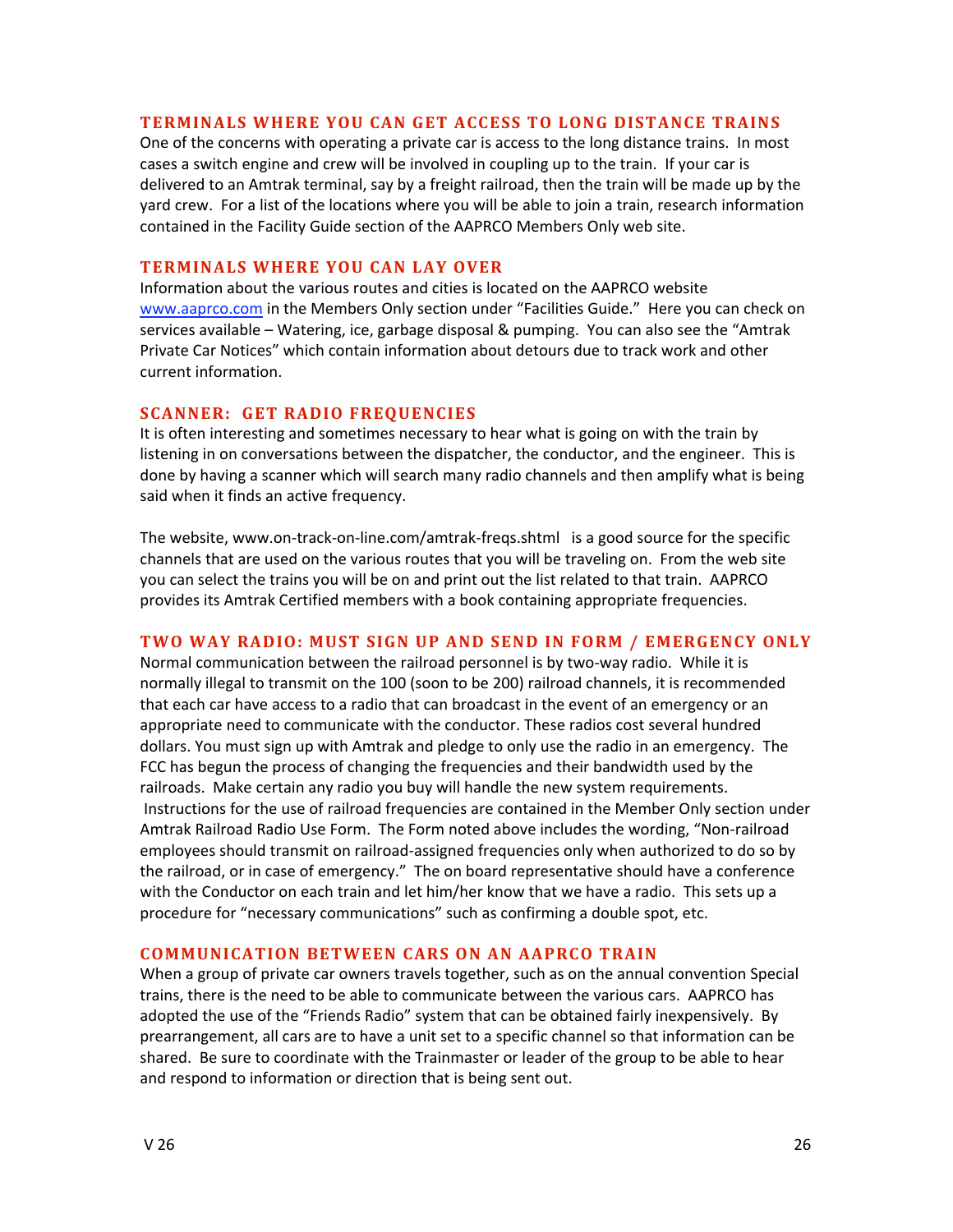## NEED TWO 33-INCH H.E.P. EXTENDER CABLES TO RUN BEHIND A **SUPERLINER**

As
mentioned
previously,
because
of
the
difference
in
height
between
the
HEP
trainline receptacle location on a single level private car and the double level Superliner car, each car must carry two 33-inch extenders that are used by the electrical crew when connecting the H.E.P. It is important to keep track of these cables because they are very expensive and often may just be tossed on the ground when a car is disconnected from a train at its final destination. Part of your job, as a car owner, is to be vigilant, and protect your own property.

## **MAY NEED TO CARRY A "BACK-UP HOSE" FOR CONDUCTOR TO CONTROL BRAKES
ON
REVERSE
MOVE**

At some terminals where cars are to be added to the long distance trains, a car may need to be shoved some distance to be connected to the rear of a train waiting in the station. It is recommended to carry a back-up hose that is connected to the brake line by the mechanical crew in the yard and allows the conductor to "ride the point" during the shove and still have control of the braking system. This will only be required in specific situations so check with the yard
crews
that
you
see
most
of
the
time.

## **MORE THINGS TO CONSIDER BEFORE YOUR FIRST TRIP.**

- 1. Leave home with a full fuel tank and know the hours of running available.
- 2. Carry
extra
parts:

brake
shoes,
water
hoses,
glad
hand
hoses
and
gaskets.
- 3. Call ahead to each terminal to be sure that they know your car is inbound on the train.
- 4. The friendships and mutual aid available from AARPCO members will be very rewarding.

# **ANNUAL
CONVENTIONS
&
SPECIAL
TRAINS (THIS
IS
WHAT
WE
LIVE
FOR)**

By now you should have a better understanding that the first few months or years of private car ownership are taken up with a lot of work bringing a once operable hotel on wheels back to a new life. After all this work, it is time to begin to enjoy the operations phase of this adventure.

Of course, just traveling on your private car, at the end of an Amtrak train, is the reward that most car owners strive for. There is a certain sense of pride when other passengers walk to the rear of the train to see this extra car that obviously is not standard and looks like it has some history behind it. Little do they know what you have been through just to be ready for that first or
subsequent
travel
experience.

One of the more pleasant opportunities will be to participate in travel on an AAPRCO Convention Special Train. This Special usually contains twenty or more private cars all going to a three day convention of like-minded folks who have also experienced the effort that it takes to fulfill the dream of private car ownership and operation.

Let's start at the beginning. You learn about a future convention and know that all of the cars that intend to participate will rendezvous at a certain city or terminal point on a designated date. After you have had your annual inspection by an Amtrak approved QMP (Qualified Mechanical Person), you must arrange your individual travel from your storage location to a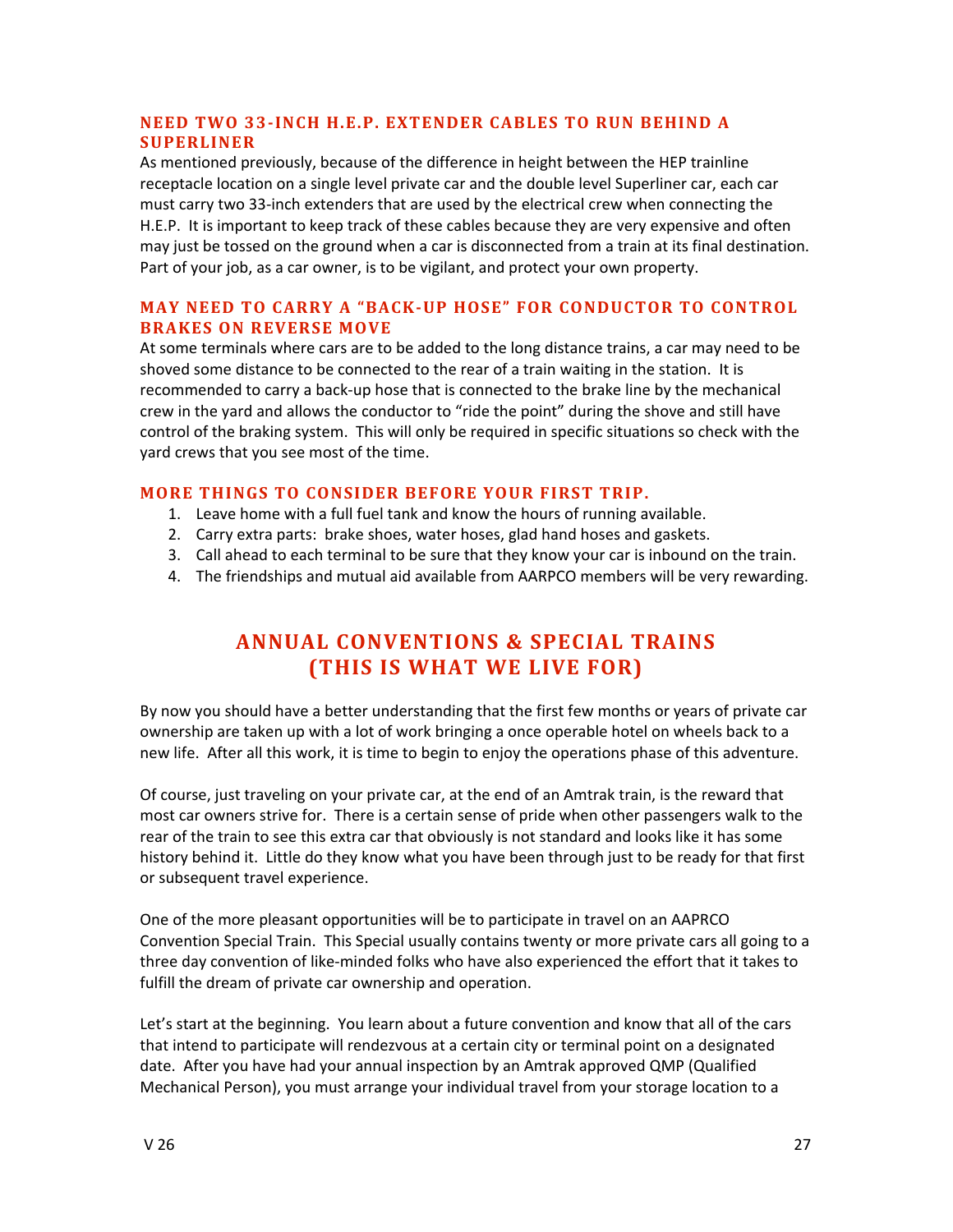place
where
you
can
join
Amtrak
for
the
journey
to
the
rendezvous
point.

That
means
planning the route that you want to take and submitting a Private Car Movement Request.

For now, ignoring all the minor details of the cost of travel, arranging for food, etc., you get your approved PNR (Personal Number Reservation) for the trip and you are on your way to a wonderful adventure. This may require travel on several different trains and along the way you may join up with other private cars headed for the same starting point. You will immediately find that these other like-minded car owners have been through the same process you have been through. They will enjoy exchanging information about the history of their cars, the hurdles they have overcome in the refurbishing of the cars and, more importantly, the anticipation
of
seeing
friends
on
the
special
train
and
at
the
Convention.

Upon hearing that you own a private railcar people will say, "I've never known anybody who has a private railcar." The appropriate reply is, "Oh, I have lots of friends that have them."

You finally arrive at the starting point of the Special Train. More than twenty PV's in one spot is quite an experience. Preplanning for the train will have the lineup of cars all set in anticipation of how they will need to be spotted at the Convention site. The switch crew will make up the train, get all of the power cables laced up between cars, and carry out a very through inspection and testing of the brakes for the entire train.

Early the next morning, with three or four chartered Amtrak engines on point, the train will pull out of the rail yard for this phase of the adventure. The route of the Special Train is planned to allow for most travel in the daylight hours, for layovers at strategic spots to service the train, and for passengers to visit cities along the way. Often, travel will be over rails that have not seen a passenger train for many years or, in some cases, are destined to be ripped up and abandoned. This is known as traveling on "Rare Miles," and many rail fans keep copious logs of these
rare
mile
routes
that
they
have
ridden.

After traveling two to three days with overnight stops, the train arrives at the Convention location and generally will be divided up into several parallel strings of cars. During the convention, which is usually documented in issues of the magazine Private Varnish, social activities
as
well
as
technical
sessions
and
business
meetings
will
be
available.

After the Convention is over, the train may continue back to its starting point or it may end at another
Amtrak
terminal
location
where
the
cars
can
disperse
and
return
to
their
home locations. Always, a lot of fun is had by all and the anticipation of next year's Convention begins all over again, realizing that on a private car the journey is at least as much fun as the destination.

As noted above, a fun and interesting trip is what we live for  $-$  the ultimate reward for a substantial investment and a lot of hard work. It is well worth it.